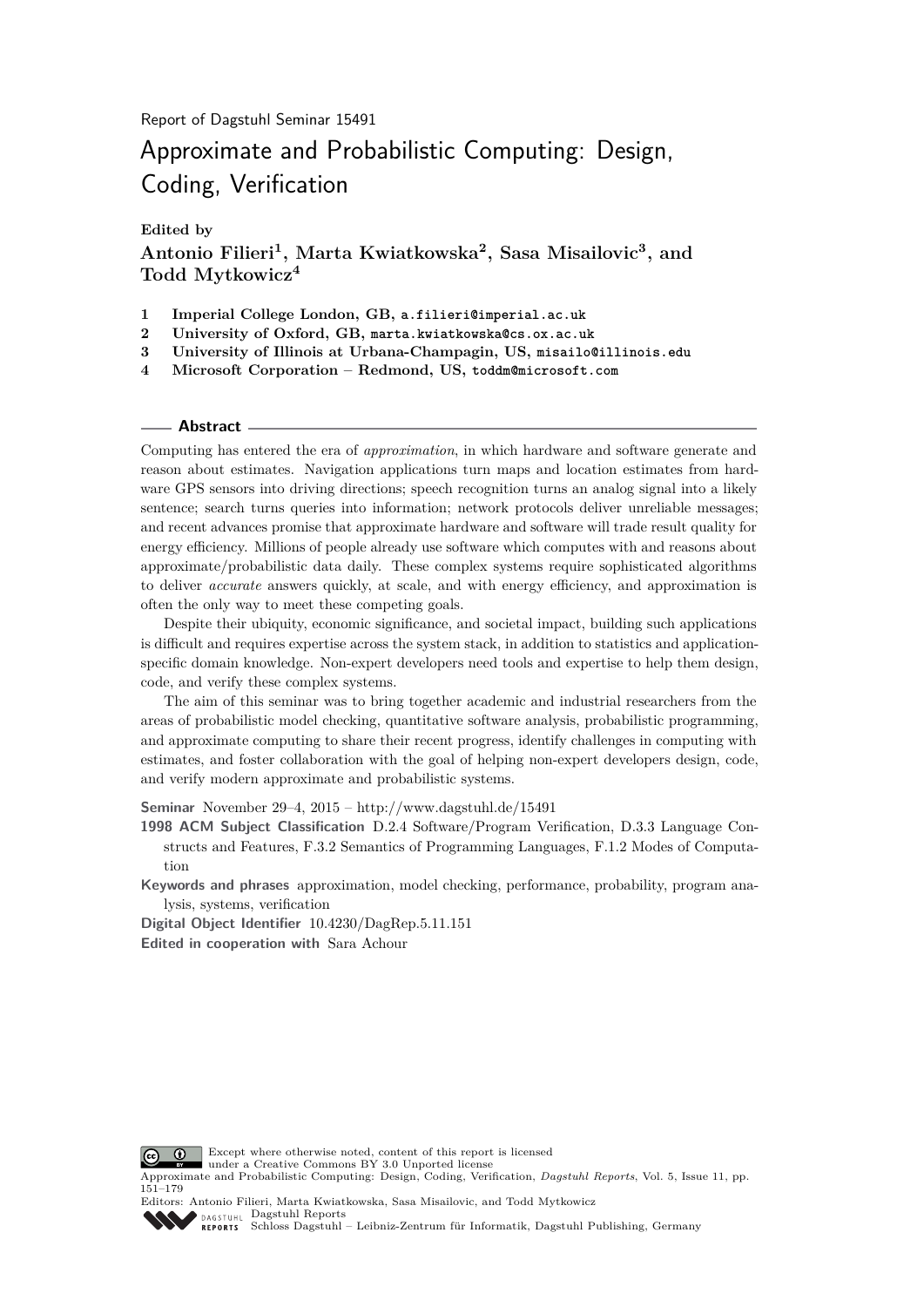### <span id="page-1-0"></span>**1 Executive Summary**

*Antonio Filieri Marta Kwiatkowska Sasa Misailovic Todd Mytkowicz*

> License  $\bigcirc$  [Creative Commons BY 3.0 Unported](http://creativecommons.org/licenses/by/3.0/) license © [Antonio Filieri, Marta Kwiatkowska, Sasa Misailovic, and Todd Mytkowicz](#page-1-0)

Uncertainty and approximation are becoming first class concepts in software design and development. Many application domains, including biology, multimedia processing, finance, engineering, and social sciences, need software to formalize and study intrinsically uncertain phenomena. Furthermore, the ubiquity of software, especially driven by the Internet and mobility – such as driving applications that estimate routes, speech processing applications that estimate most likely sentences, or fitness applications that estimate heart-rate – require software engineers to design their applications taking into account unpredictable and volatile operational conditions, and noisy data, despite the limited support provided by current unintuitive design and quality assurance methodologies. Finally, the hardware community is designing devices that trade result accuracy for computational efficiency and energy saving, providing only probabilistic guarantees on the correctness of the computed results.

Several research communities are independently investigating methodologies and techniques to model, analyze, and manage uncertainty in and through software systems. These areas include (1) probabilistic model checking, (2) quantitative software analysis, (3) probabilistic programming, and (4) approximate computing. However, despite the substantial overlap of interests, researchers from different communities rarely have the opportunity to meet at conferences typically tailored to single specific areas. Therefore, we organized this seminar as a forum for industrial and academic researchers from these areas to share their recent ideas, identify the main research challenges and future directions, and explore collaborative research opportunities on problems that span across the boundaries of the individual areas.

This report presents a review of each of the main areas covered by the seminar and summarizes the discussions and conclusions of the participants.

**Acknowledgements.** The organizers would like to express their gratitude to the participants and the Schloss Dagstuhl team for a productive and exciting seminar. We thank Prof. Martin Rinard for his support and contribution to the organization of the seminar. We thank Sara Achour for her help with preparing this report.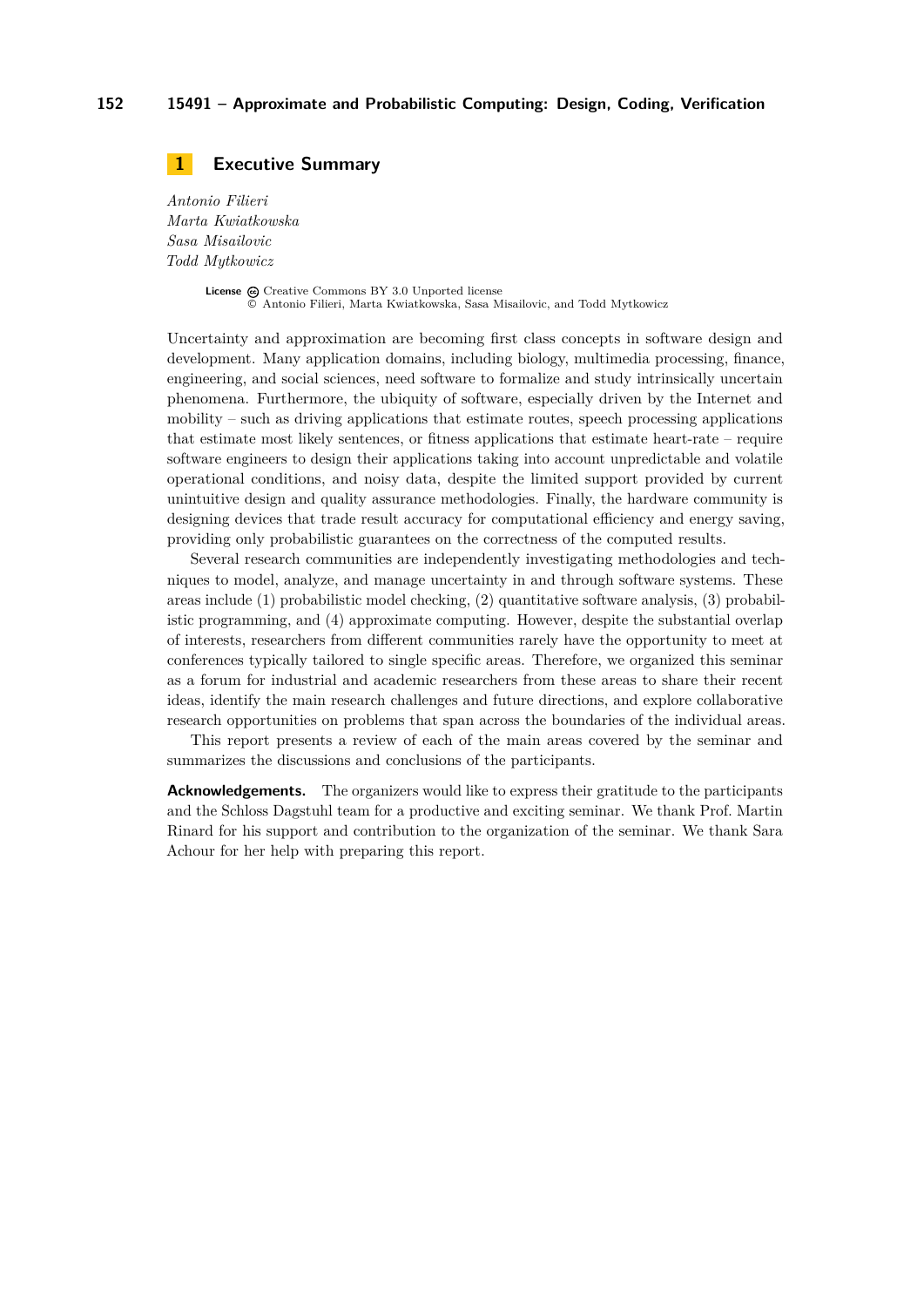## **2 Table of Contents**

| <b>Executive Summary</b>                                                                    | Antonio Filieri, Marta Kwiatkowska, Sasa Misailovic, and Todd Mytkowicz  152                                               |
|---------------------------------------------------------------------------------------------|----------------------------------------------------------------------------------------------------------------------------|
| Research Areas                                                                              |                                                                                                                            |
|                                                                                             |                                                                                                                            |
|                                                                                             |                                                                                                                            |
|                                                                                             |                                                                                                                            |
|                                                                                             |                                                                                                                            |
| <b>Overview of Talks</b>                                                                    |                                                                                                                            |
| Approximate computation with outlier detection in Topaz                                     |                                                                                                                            |
|                                                                                             |                                                                                                                            |
| Numerical Program Analysis Tools: A Wish List                                               |                                                                                                                            |
|                                                                                             |                                                                                                                            |
| Optimizing Synthesis with Metasketches (for Automated Approximate Program-<br>$\text{ming}$ |                                                                                                                            |
|                                                                                             |                                                                                                                            |
| Stochastic approximations for Stochastic Model Checking                                     |                                                                                                                            |
|                                                                                             |                                                                                                                            |
| Counterexample Explanation by Learning Small Strategies in Markov Decision<br>Processes     |                                                                                                                            |
|                                                                                             |                                                                                                                            |
| Approximate Computing on Unreliable Silicon                                                 |                                                                                                                            |
| Approximate Overview of Approximate Computing                                               |                                                                                                                            |
|                                                                                             |                                                                                                                            |
| Programming with Numerical Uncertainties                                                    |                                                                                                                            |
|                                                                                             |                                                                                                                            |
| The dual value of Probabilistic Abstract interpretation                                     |                                                                                                                            |
| Termination of Probabilistic Programs                                                       |                                                                                                                            |
|                                                                                             | Luis María Ferrer Fioriti $\ldots \ldots \ldots \ldots \ldots \ldots \ldots \ldots \ldots \ldots \ldots \ldots \ldots 168$ |
| Quality-Energy Aware System Design                                                          |                                                                                                                            |
| Probabilistic Programming Process Algebra                                                   |                                                                                                                            |
| On Quantification of Accuracy Loss in Approximate Computing                                 |                                                                                                                            |
|                                                                                             |                                                                                                                            |
| Understanding and Analysing Probabilistic Programs                                          |                                                                                                                            |
|                                                                                             | $Joost-Pieter Katoen \ldots \ldots \ldots \ldots \ldots \ldots \ldots \ldots \ldots \ldots \ldots \ldots \ldots 170$       |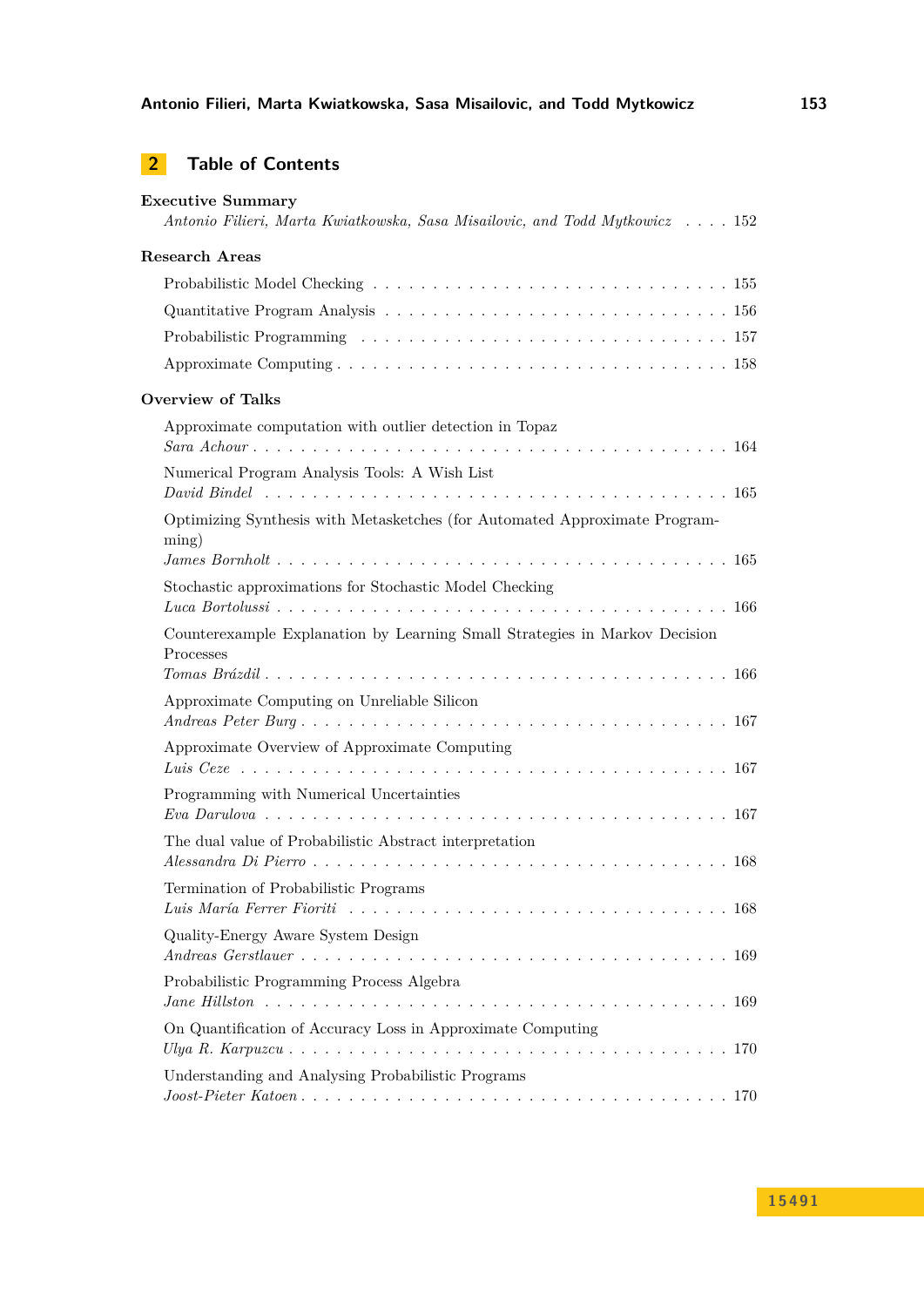| Computing Reliably with Molecular Walkers                                                                                                                                                                                      |
|--------------------------------------------------------------------------------------------------------------------------------------------------------------------------------------------------------------------------------|
| Approximate counting for SMT                                                                                                                                                                                                   |
| Smoothed Model Checking: A Machine Learning Approach to Probabilistic Model<br>Checking under Uncertainty                                                                                                                      |
| Accuracy-Aware Compiler Optimizations                                                                                                                                                                                          |
| Intuitors, Computers and Validators: Towards Effective Decision-Making Systems                                                                                                                                                 |
| Error Resilient Systems and Approximate Computing: Conjoined Twins Separated<br>at Birth<br>Karthik Pattabiraman eta alderarren arte erregea zuen zuen zuen zuen zuen zuen 173                                                 |
| ACCEPT: We Built an Open-Source Approximation Compiler Framework So You<br>Don't Have To                                                                                                                                       |
| Approximate Storage                                                                                                                                                                                                            |
| <b>DNA</b> Storage                                                                                                                                                                                                             |
| Quantifying Program Differences                                                                                                                                                                                                |
| On a Framework for Quantitative Program Synthesis                                                                                                                                                                              |
| Achievements of this Seminar entertainment of the Seminard Community of this Seminard Community of the Seminard Community of the Seminard Community of the Seminard Community of the Seminard Community of the Seminard Commun |
|                                                                                                                                                                                                                                |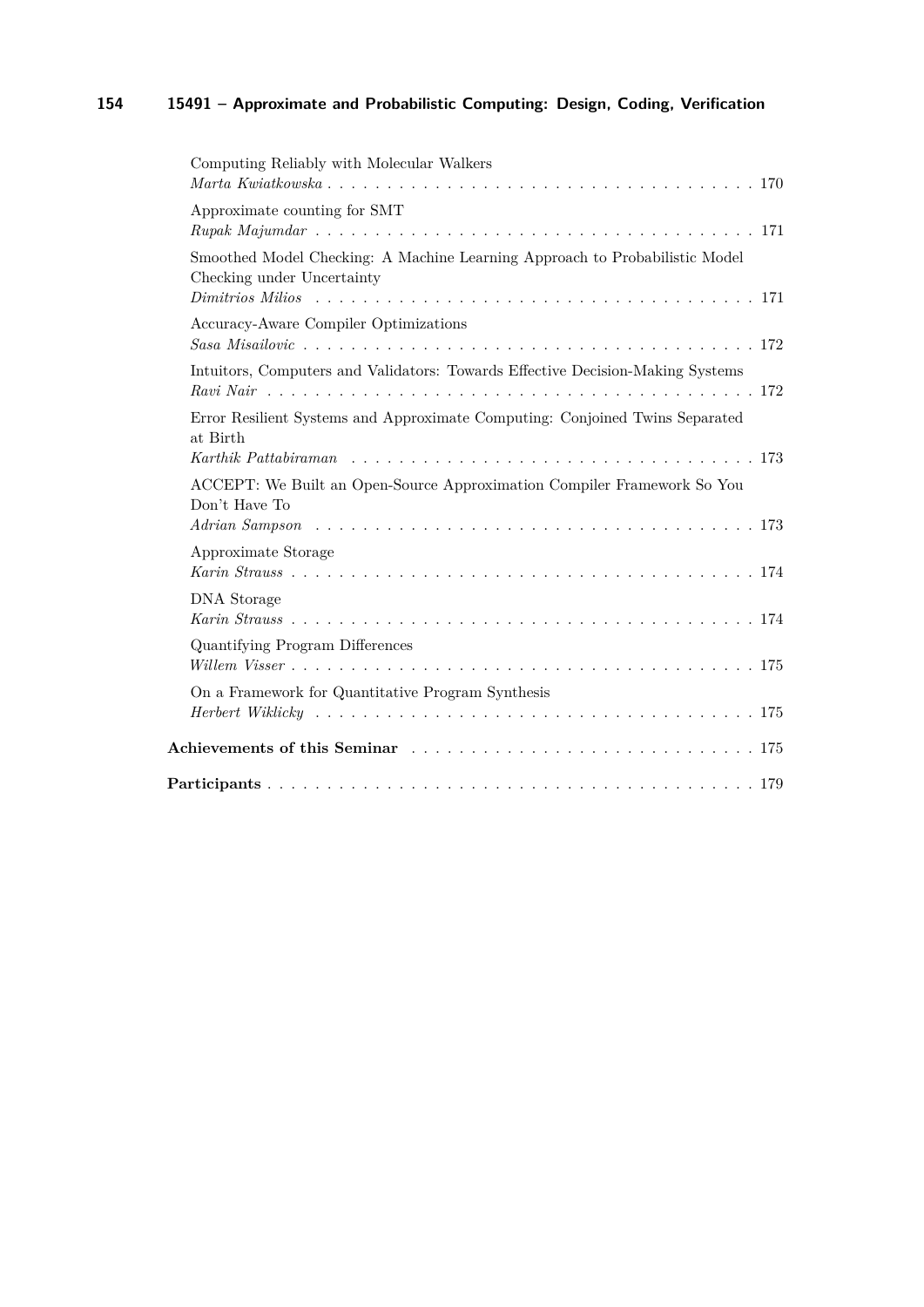### <span id="page-4-0"></span>**3 Research Areas**

#### <span id="page-4-1"></span>**3.1 Probabilistic Model Checking**

Probabilistic modelling is widely used in the design and analysis of computer systems, and has been rapidly gaining in importance in recent years. Traditionally, models such as Markov chains have been used to analyse system performance, where typically queuing theory is applied to obtain quantitative characteristics. Probability is also needed to quantify unreliable or unpredictable behaviour, for example in fault-tolerant systems and communication protocols, where properties such as component failure and packet loss can be described probabilistically. Probabilistic models with nondeterminism, e.g., Markov decision processes, are employed for modelling of distributed co-ordination protocols which use randomisation as a symmetry breaker, in wireless medium-access control, and probabilistic routing in security and anonymity protocols. More generally, Markovian models are useful to support decision making, for example in economics, operations research, planning and robotics, to optimise a certain goal function.

*Probabilistic model checking* [\[66,](#page-13-2) [29,](#page-10-0) [5,](#page-8-0) [27\]](#page-10-1) is an automatic procedure for establishing if a desired property holds in a probabilistic system model. Conventional model checkers input a description of a model, representing a state-transition system, and a specification, typically a formula in some temporal logic, and return "yes" or "no", indicating whether or not the model satisfies the specification. In the case of probabilistic model checking, the models are probabilistic (typically variants of Markov chains), in the sense that they encode the probability of making a transition between states instead of simply the existence of such a transition. A probability space induced on the system behaviours enables the calculation of likelihood of the occurrence of certain events during the execution of the system. This in turn allows one to make quantitative statements about the system [\[37\]](#page-11-0), in addition to the qualitative statements made by conventional model checking. Probabilities are captured via probabilistic operators that extend conventional (timed or untimed) temporal logics, affording the expression of probabilistic specifications such as minimising the probability of a security attack, reliability of a nanotechnology design, and ensuring that expected energy usage of the protocol is below a specified bound.

Probabilistic model checking combines graph-theoretic analysis, drawn from conventional model checking, together with probabilistic analysis. The latter involves numerical computation, such as solving linear equations or linear programming problems, which for scalability reasons is typically implemented using iterative methods in symbolic data structures [\[3,](#page-8-1) [36\]](#page-11-1). This lends itself to approximate computation, where one can trade off accuracy for speed by terminating the computation early. The models are described in high-level modelling notations, or can be extracted from, e.g., C programs extended with random assignment [\[34\]](#page-10-2). An alternative approach, called approximate or statistical model checking [\[30,](#page-10-3) [68,](#page-13-3) [67\]](#page-13-4), is based on simulating execution runs and applying statistical techniques such as hypothesis testing to estimate the probability or expectation of some event holding. However, no inference on data is currently combined with probabilistic model checking techniques, which focus on system dynamics. An important new direction is synthesis, which aims to construct a model that is guaranteed to satisfy a given probabilistic specification. Recently formulated and implemented simpler variants of this problem include parameter synthesis [\[14,](#page-9-0) [16\]](#page-9-1), which finds optimal parameter values that satisfy the property and for model repair, and controller/strategy synthesis [\[17\]](#page-9-2), with which one can generate correct-by-construction controllers from specifications.

Probabilistic model checking algorithms were proposed in the 1980s [\[66,](#page-13-2) [15\]](#page-9-3), but it was not until early 2000s when the first industrially-relevant tools were released, notably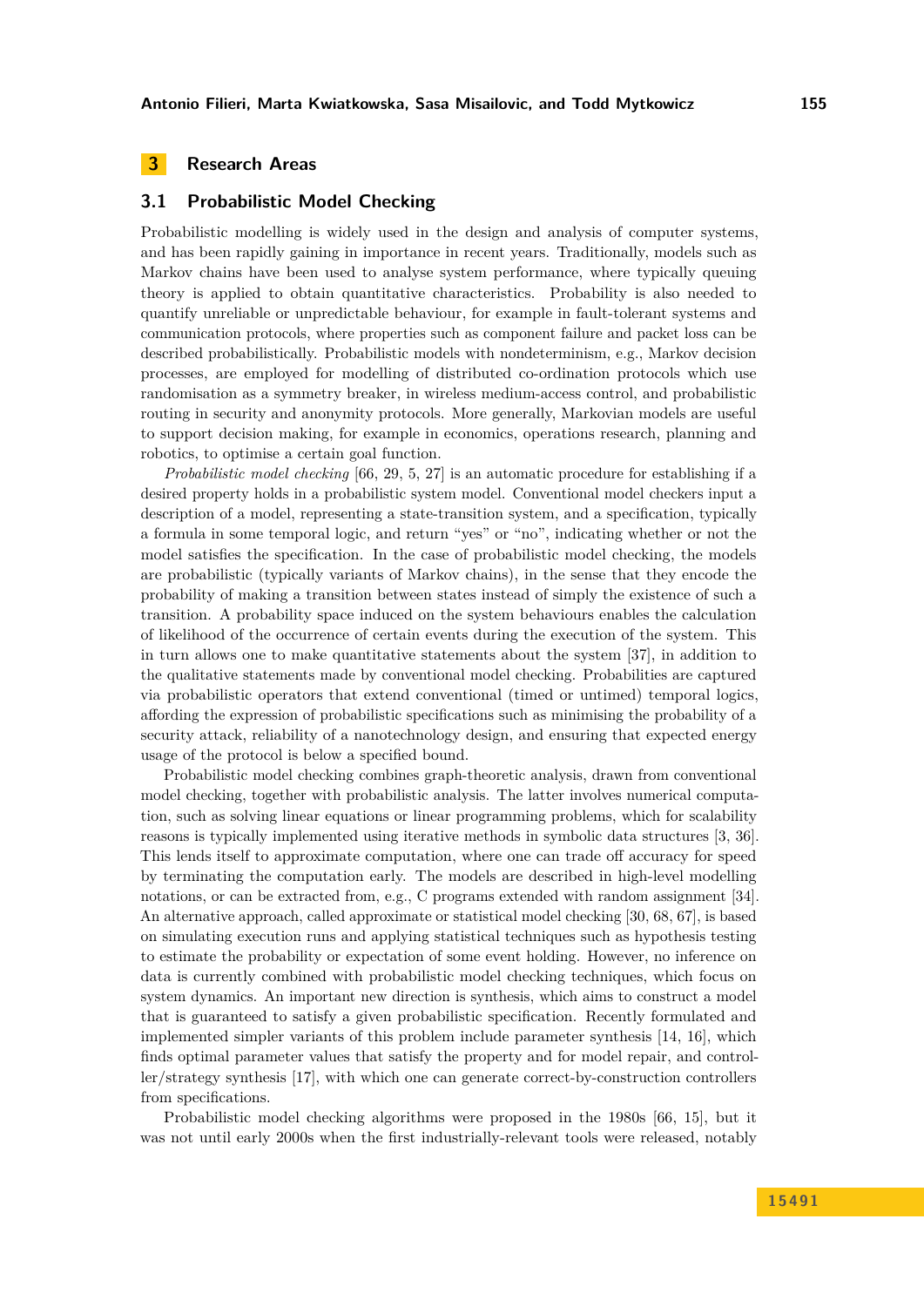PRISM [\[38\]](#page-11-2) and MRMC [\[33\]](#page-10-4). PRISM, in particular, is based on symbolic techniques that provide compact storage for probabilistic models and ensure efficiency of (approximate) computation of the probability. In [\[9\]](#page-9-4), the performance of PRISM was recently improved by incorporating machine learning, with which one can obtain guarantees on accuracy while exploring only a portion of the state space. PRISM supports five probabilistic models, including probabilistic timed automata and stochastic games, for both verification and strategy synthesis. Applications of probabilistic model checking using PRISM have spanned multiple fields, from wireless protocols and source code analysis of Linux networking utilities, through debugging DNA computing designs, to smart energy grids and strategy synthesis for autonomous urban driving. The software technology underpinning probabilistic model checking has matured; it has been applied to analyse the reliability of NAND gates design, detecting a bug in an analytical model, and is being adopted, for example, in software engineering and resource management of cloud computing systems.

### <span id="page-5-0"></span>**3.2 Quantitative Program Analysis**

Probabilistic model checking developed a set of theories, algorithms, and tools aimed at verifying the properties of a variety of stochastic models. However, their applications to software engineering is mostly limited to early stages of development, where design models are translated in a more or less automatic way to corresponding stochastic models. These semantic views on the software to-be are valuable decision support systems for designers that can quantitatively evaluate the impact of their choices, especially with respect to nonfunctional requirements such as reliability or performance. However, design models are hard to keep consistent with implementation, where code artifacts are in general only partially compliant with their intended design. To mitigate this inconsistency the three main approaches are simulation [\[43\]](#page-11-3), profiling [\[28\]](#page-10-5), and keeping models "alive" at runtime via continuous monitoring [\[20\]](#page-10-6). The goal of these techniques is to perform additional measurements on the implemented artifacts in order to update the initial design assumptions as captured by design-stage models. However, these approaches can only provide coarse grained information on the implemented software that can hardly be linked to the code.

Furthermore, the widespread use of agile development processes makes the code the central, and often unique, formal model of the program. Several reverse engineering approaches attempted to automatically extract models from the code, however the extraction of meaningful models remains an open problem [\[10\]](#page-9-5). Black-box analysis approaches have also been proposed [\[64\]](#page-13-5); though useful for overall quality assessment, these approaches do not support the localization of errors or otherwise drive the improvement of the program.

Static program analysis techniques aim at checking a variety of properties of an application starting from its source code. These properties include, for example, correctness, robustness, liveness or reachability of specific statements. However, most of these techniques cannot take advantage of the characterization of uncertainty about a program inputs or about its execution flow, providing in turn less informative true-false answers. Probabilistic analysis has to be brought at the code level to support the entire development processes, from design to code and quality assurance.

Several researchers have proposed probabilistic variants of static analysis techniques, such as data flow analyses [\[56,](#page-12-0) [50\]](#page-12-1). In these approaches the distributions determining the probability of following each of the edges of an execution branch are supposed to be provided by the users or are coarsely estimated by monitoring a set of program executions as in [\[1\]](#page-8-2).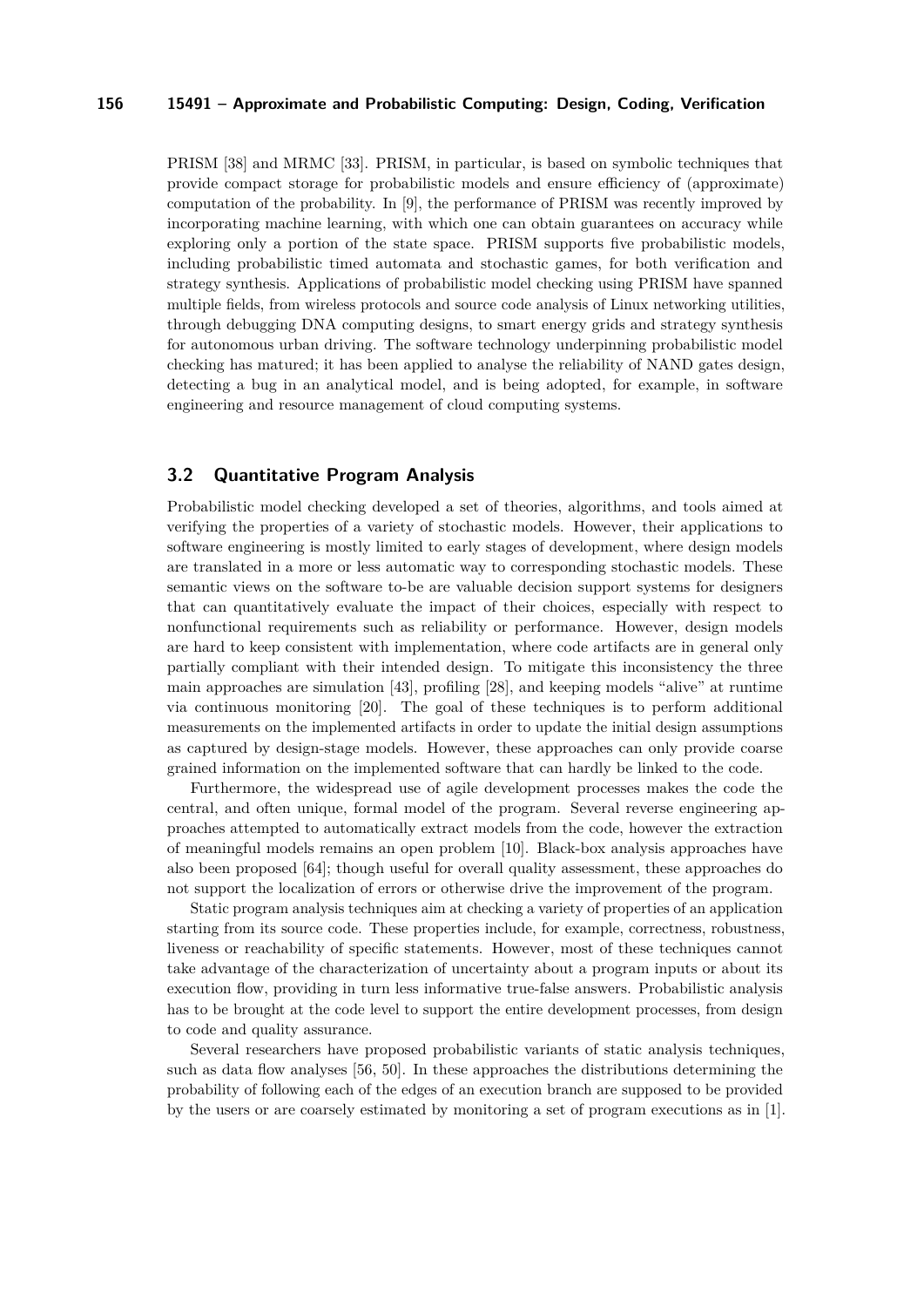Neither of these approaches is fully satisfactory since they characterize the probability of a given branch independently from the program state when the branch occurs, limiting the precision of the resulting quantitative analysis.

Probabilistic symbolic execution (PSE) is a recent technique that can be directly applied, in combination with an input probability distribution, to compute information about the probability of executing a program path, statement, or branch or, more generally, of reaching a program state [\[23,](#page-10-7) [21\]](#page-10-8). This technique is an example of white-box source code analysis that relies only on program semantics to quantify program behavior, taking also into account probabilistic information about its execution environment, including its deployment environment and the interaction with users and third-party components. Among the recent PSE-based techniques, [\[23,](#page-10-7) [21\]](#page-10-8) perform an exhaustive analysis of Java programs whose branch conditions are limited to linear numeric constraints, providing precise results but suffering from scalability issues; [\[6\]](#page-8-3) addresses the approximate analysis of non-linear constraints; [\[41\]](#page-11-4) deals with nondeterminism and multithreaded programs; [\[22\]](#page-10-9) provides incremental statistical analysis with quantified confidences on the results.

### <span id="page-6-0"></span>**3.3 Probabilistic Programming**

Quantitative program analysis is focused on general programs dealing with probabilistic phenomena (e.g., unpredictable interaction with users). On the other hand, probabilistic programming makes uncertainty a first-class concept and thus enables probabilistic inference.

*Probabilistic programming languages* augment existing programming languages with probabilistic primitives [\[26\]](#page-10-10). The major goal of these languages is the efficient implementation of probabilistic inference, which combines a model (written in the probabilistic programming language) with observed evidence to *infer* a distribution over variables in the program in light of that evidence. These languages abstract the details of inference, and so see frequent use by machine learning experts when building their models. Probabilistic programming has made significant strides in democratizing probabilistic inference; they let machine learning experts encode models and then ask complicated and computationally demanding queries via probabilistic inference, of those models. While, in general probabilistic inference is NP-Hard, probabilistic programming languages work hard to make (potentially approximate) inference efficient for many applications of practical interest.

Probabilistic programming is a well-studied field: some probabilistic programming languages such as Church [\[25\]](#page-10-11) are theoretically universal, in that they can perform inference on any distribution they can represent. Venture [\[44\]](#page-11-5) extends Church to allow the programmer to determine the inference algorithm to use on each part of the model. Other probabilistic programming languages restrict the distributions they allow, to make inference more tractable and efficient. Infer.NET [\[45,](#page-11-6) [7\]](#page-9-6) uses various approximate and exact inference engines, each of which has different restrictions. For example, its Gibbs sampling [\[24\]](#page-10-12) engine requires the distributions of related variables to be conjugate, a very strong restriction. These restrictions often require statistical expertise to evaluate, making such algorithms inappropriate for an abstraction aimed at non-experts.

Park *et al.*[\[54\]](#page-12-2) propose a probabilistic programming language based upon sampling functions [\[54\]](#page-12-2) which represents distributions as sampling functions, and uses operations from the probability monad [\[57\]](#page-12-3) to build more complex distributions. Bornholt *et al.* [\[8\]](#page-9-7) extends this idea to treat normal imperative programs, which compute with estimates, as sampling functions, thus lowering the expertise required to write a probabilistic program.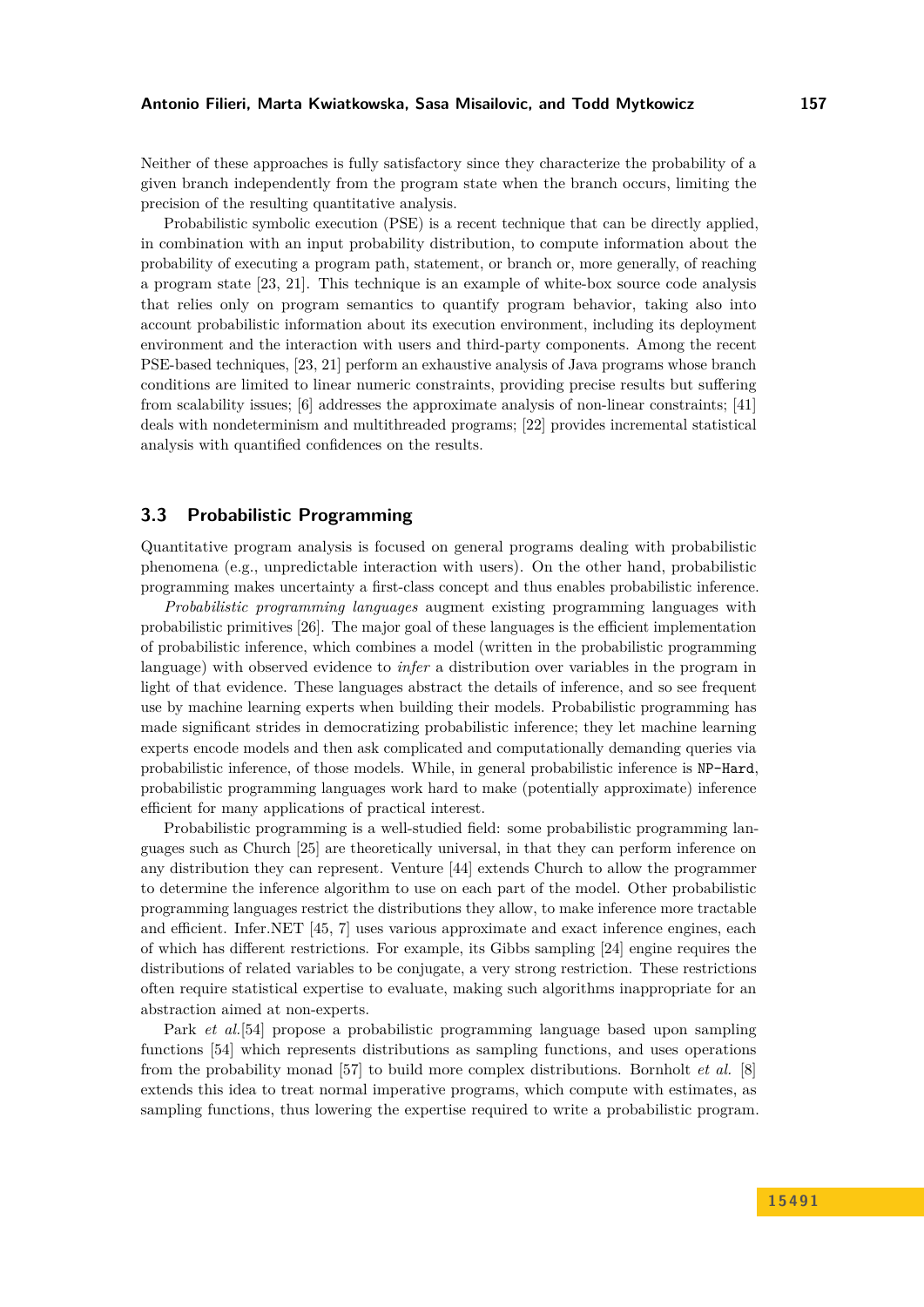However, Bornholt *et al.*'s approach does not yet allow full probabilistic inference, like the aforementioned probabilistic programming languages.

### <span id="page-7-0"></span>**3.4 Approximate Computing**

Many modern applications are inherently approximate. For instance, multimedia processing, machine learning, and big-data analytics applications perform approximate operations on large data sets. Applications that run on today's mobile and wearable computing devices make decisions based on data from approximate hardware components (e.g., GPS, gyroscope, or accelerometer).

Up to now, developers of approximate applications had to manually reason about accuracy, energy consumption, and timely execution. Design and implementation of these applications have often been ad-hoc – hardware and software would be developed independently of each other, and integration required significant expertise at each layer of the system stack.

*Approximate computing* is an emerging research area that focuses on devising systematic approaches for automating development and compilation of approximate software that runs on today's commodity and approximate hardware, or tomorrow's more exotic approximate hardware. Its goal is to  $(1)$  empower a developer with the understanding of how approximate hardware and software affect the application's accuracy results, and (2) automate the management of application's accuracy, energy consumption, and performance. To achieve this goal, approximate computing brings together researchers from software systems – programming languages and software engineering – and hardware systems – circuit design and hardware architecture.

Researchers have recently proposed a number of approximate hardware designs and software optimization techniques that trade accuracy for performance and/or energy savings:

- *Approximate Hardware Architectures.* Researchers in academia have proposed a number  $\blacksquare$ of hardware designs with approximate accelerators or cores [\[39,](#page-11-7) [19,](#page-9-8) [51\]](#page-12-4), ALUs [\[52,](#page-12-5) [18,](#page-9-9) [51\]](#page-12-4), and memories [\[40,](#page-11-8) [61\]](#page-12-6). Typically, these designs specify the frequency of failure of their components (e.g., an addition instruction may produce a wrong result with a small probability), and/or the magnitude of error (e.g., an addition instruction may produce a small bounded noise). Researchers in industry have also proposed novel approximate hardware components, including Qualcomm's and IBM's neuromorphic accelerators [\[55,](#page-12-7) [32\]](#page-10-13), Intel's approximate Minerva ALU design [\[35\]](#page-11-9), and Lyric Semiconductor's (now a part of Analog Devices) belief propagation accelerator [\[42\]](#page-11-10).
- *Approximation-Aware Compiler Optimizations.* These transformations automatically  $\mathcal{L}_{\mathcal{A}}$ change the semantics of programs that execute on reliable (commodity) hardware to trade the accuracy of the program's result for the improved performance and/or energy consumption [\[58,](#page-12-8) [49,](#page-12-9) [13,](#page-9-10) [69,](#page-13-6) [47,](#page-11-11) [59\]](#page-12-10). For instance, loop perforation is a software-only technique that modifies the program to execute fewer loop iterations and therefore make the program run faster [\[49\]](#page-12-9). A compiler can also automate placement of operations that execute on approximate hardware [\[46\]](#page-11-12).
- *Approximation-Aware Programming Languages and Libraries.* Programming languages such as Eon [\[65\]](#page-13-7), EnerJ [\[60\]](#page-12-11), and Rely [\[11\]](#page-9-11) expose the hardware-level approximation to the developer through specific language constructs. Libraries, such as  $Uncertain <sub>T</sub> > [8]$  $Uncertain <sub>T</sub> > [8]$ , provide abstractions that encapsulate approximate data within standard object-oriented programming languages. Runtime systems, such as those in Green [\[2\]](#page-8-4), Dynamic Knobs [\[31\]](#page-10-14), and Paraprox [\[59\]](#page-12-10) dynamically adapt an approximate application to maintain desired result accuracy or responsiveness.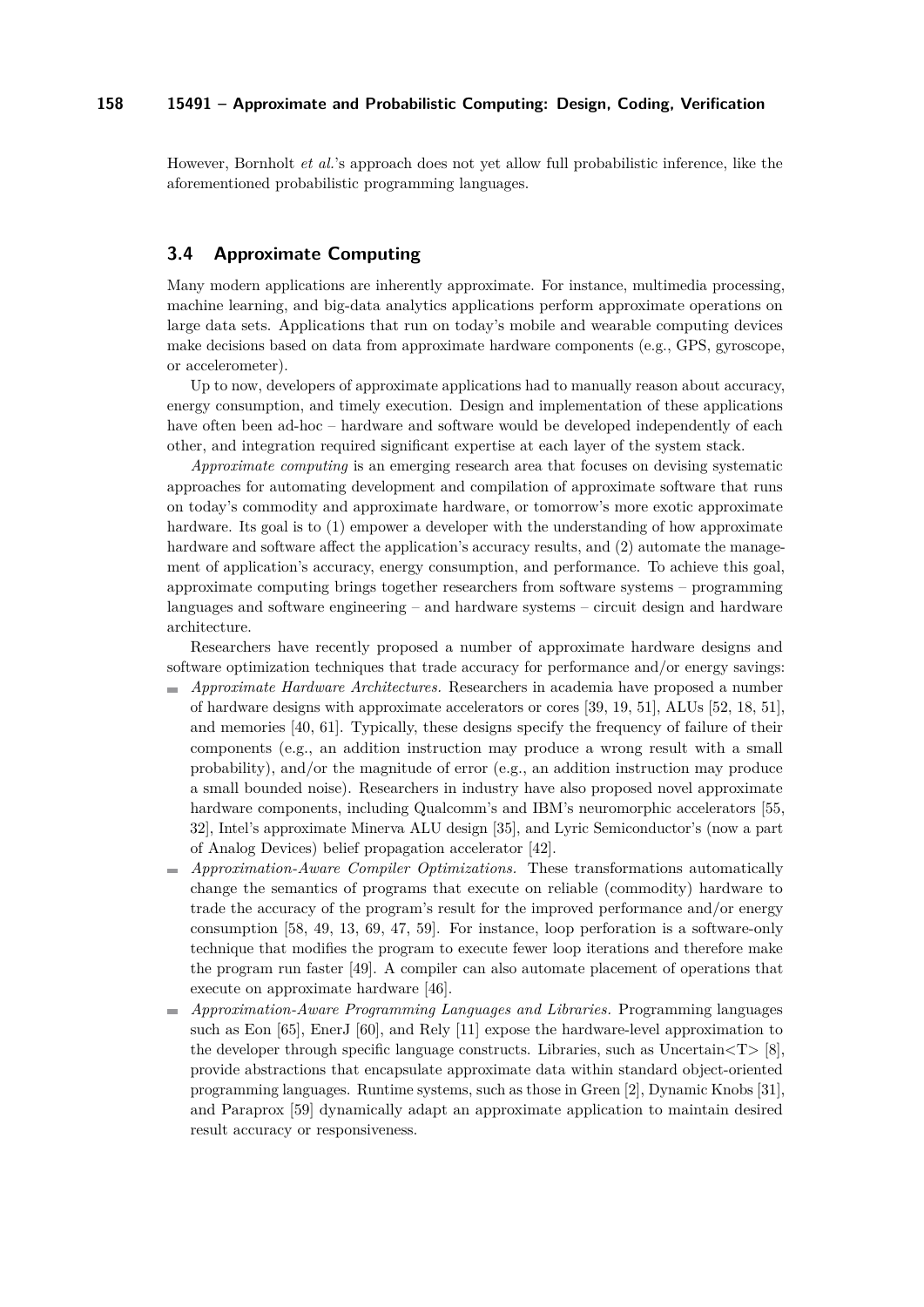Key challenges to adopting these and other approximation techniques include characterizing their effects on the accuracy of program results and program performance. We discuss these challenges below.

- *Modeling Uncertainty:* Uncertainty can enter computation through inputs, hardware, or emerge in computation by using probabilistic language constructs. Researchers have often modeled this uncertainty probabilistically. For instance, hardware instructions produce correct results with a specified probability, a computation specifies probabilities of executing one of several approximate function versions, or the input noise has a specific probability distribution [\[60,](#page-12-11) [69,](#page-13-6) [48\]](#page-11-13).
- *Accuracy Analysis:* Probabilistic static program analyses compute conservative bounds on the probability of large output deviations. These analyses reason about programs that operate on approximate hardware [\[46\]](#page-11-12), programs transformed using accuracy-aware transformations [\[48,](#page-11-13) [69,](#page-13-6) [13\]](#page-9-10), and programs that operate on uncertain inputs [\[63,](#page-13-8) [62\]](#page-12-12). Sampling and sensitivity testing based dynamic program analyses estimate the probability of large output deviations by running these programs on representative inputs [\[58,](#page-12-8) [12,](#page-9-12) [49,](#page-12-9) [4\]](#page-8-5).
- *Searching for Optimal Tradeoffs:* Approximate hardware components and program transformations induce a tradeoff space between application's accuracy and performance. Optimization techniques therefore explore the tradeoff space looking for the approximate program configurations that maximize performance or energy savings subject to constraints on the accuracy of the results. Exploration can be performed using dynamic testing [\[58,](#page-12-8) [49,](#page-12-9) [2,](#page-8-4) [31,](#page-10-14) [59,](#page-12-10) [53\]](#page-12-13), or statically reducing computation optimization to linear or integer mathematical programming [\[69,](#page-13-6) [46\]](#page-11-12).

#### **References**

- <span id="page-8-2"></span>**1** Glenn Ammons and James R. Larus. Improving data-flow analysis with path profiles. In *Proceedings of the ACM SIGPLAN 1998 Conference on Programming Language Design and Implementation*, PLDI'98, pages 72–84. ACM, 1998. [doi:10.1145/277650.277665](http://dx.doi.org/10.1145/277650.277665).
- <span id="page-8-4"></span>**2** Woongki Baek and Trishul M. Chilimbi. Green: A framework for supporting energyconscious programming using controlled approximation. In *Proceedings of the 2010 ACM SIGPLAN Conference on Programming Language Design and Implementation*, PLDI'10, pages 198–209, New York, NY, USA, 2010. ACM. [doi:10.1145/1806596.1806620](http://dx.doi.org/10.1145/1806596.1806620).
- <span id="page-8-1"></span>**3** Christel Baier, Edmund M. Clarke, Vasiliki Hartonas-Garmhausen, Marta Kwiatkowska, and Mark Ryan. Symbolic model checking for probabilistic processes. In Pierpaolo Degano, Roberto Gorrieri, and Alberto Marchetti-Spaccamela, editors, *Automata, Languages and Programming*, volume 1256 of *Lecture Notes in Computer Science*, pages 430–440. Springer, 1997. [doi:10.1007/3-540-63165-8\\_199](http://dx.doi.org/10.1007/3-540-63165-8_199).
- <span id="page-8-5"></span>**4** Tao Bao, Yunhui Zheng, and Xiangyu Zhang. White box sampling in uncertain data processing enabled by program analysis. In *Proceedings of the ACM International Conference on Object Oriented Programming Systems Languages and Applications*, OOPSLA'12, pages 897–914. ACM, 2012. [doi:10.1145/2384616.2384681](http://dx.doi.org/10.1145/2384616.2384681).
- <span id="page-8-0"></span>**5** Andrea Bianco and Luca de Alfaro. Model checking of probabilistic and nondeterministic systems. In P.S. Thiagarajan, editor, *Foundations of Software Technology and Theoretical Computer Science*, volume 1026 of *Lecture Notes in Computer Science*, pages 499–513. Springer, 1995. [doi:10.1007/3-540-60692-0\\_70](http://dx.doi.org/10.1007/3-540-60692-0_70).
- <span id="page-8-3"></span>**6** Mateus Borges, Antonio Filieri, Marcelo d'Amorim, Corina S. Păsăreanu, and Willem Visser. Compositional solution space quantification for probabilistic software analysis. In *Proceedings of the 35th ACM SIGPLAN Conference on Programming Language Design and Implementation*, PLDI'14, pages 123–132. ACM, 2014. [doi:10.1145/2594291.2594329](http://dx.doi.org/10.1145/2594291.2594329).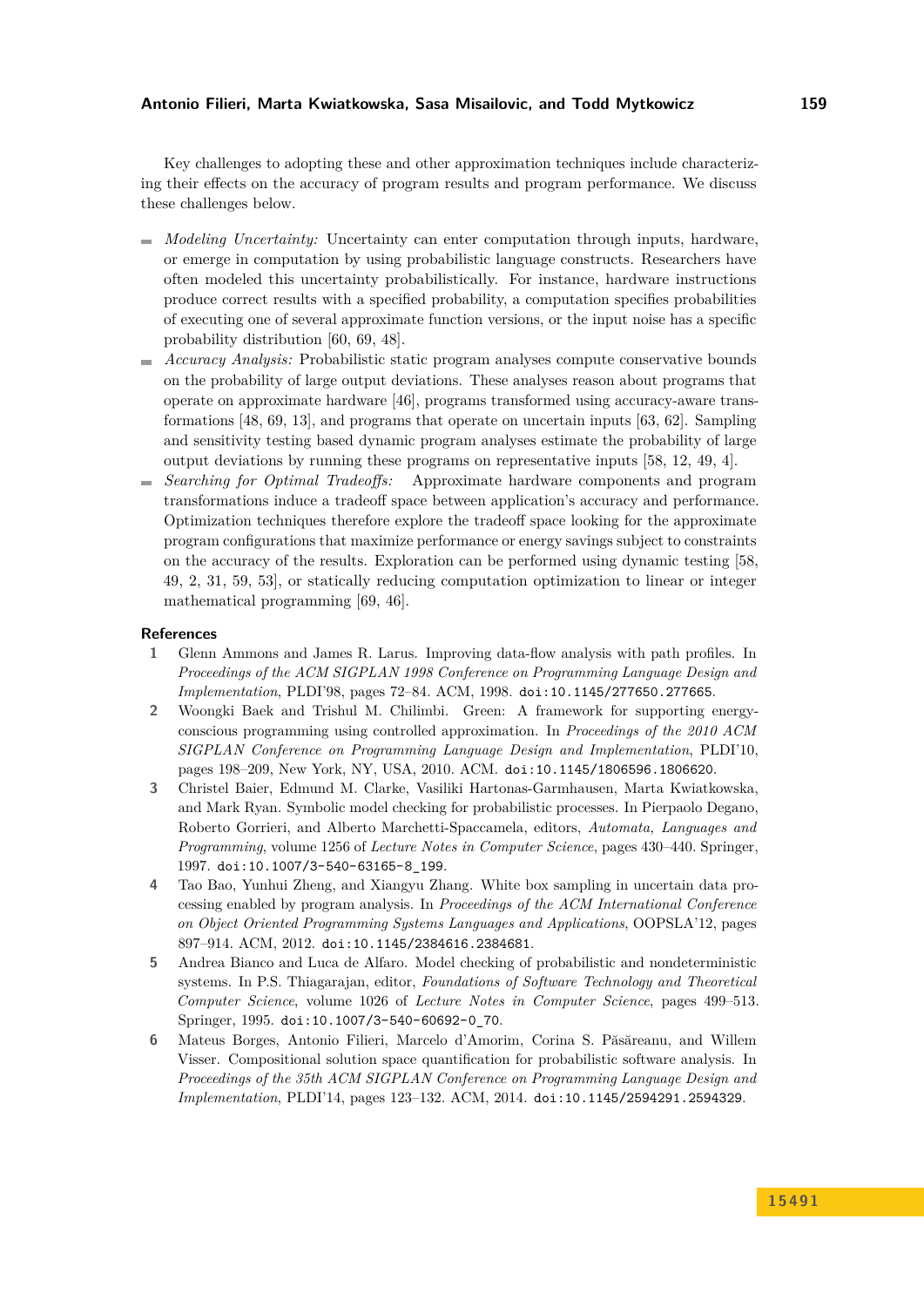- <span id="page-9-6"></span>**7** Johannes Borgström, Andrew D. Gordon, Michael Greenberg, James Margetson, and Jurgen Van Gael. Measure transformer semantics for bayesian machine learning. In Gilles Barthe, editor, *Programming Languages and Systems*, volume 6602 of *Lecture Notes in Computer Science*, pages 77–96. Springer, 2011. [doi:10.1007/978-3-642-19718-5\\_5](http://dx.doi.org/10.1007/978-3-642-19718-5_5).
- <span id="page-9-7"></span>**8** James Bornholt, Todd Mytkowicz, and Kathryn S. McKinley. Uncertain<t>: A firstorder type for uncertain data. In *Proceedings of the 19th International Conference on Architectural Support for Programming Languages and Operating Systems*, ASPLOS'14, pages 51–66, New York, NY, USA, 2014. ACM. [doi:10.1145/2541940.2541958](http://dx.doi.org/10.1145/2541940.2541958).
- <span id="page-9-4"></span>**9** T. Brázdil, K. Chatterjee, M. Chmelík, V. Forejt, J. Křetínský, M. Kwiatkowska, D. Parker, and M. Ujma. Verification of markov decision processes using learning algorithms. In *Proc. 12th International Symposium on Automated Technology for Verification and Analysis (ATVA'14)*, LNCS. Springer, 2014. To appear.
- <span id="page-9-5"></span>**10** Gerardo Canfora, Massimiliano Di Penta, and Luigi Cerulo. Achievements and challenges in software reverse engineering. *Commun. ACM*, 54(4):142–151, April 2011. [doi:10.1145/](http://dx.doi.org/10.1145/1924421.1924451) [1924421.1924451](http://dx.doi.org/10.1145/1924421.1924451).
- <span id="page-9-11"></span>**11** Michael Carbin, Sasa Misailovic, and Martin C. Rinard. Verifying quantitative reliability for programs that execute on unreliable hardware. In *Proceedings of the 2013 ACM SIGPLAN International Conference on Object Oriented Programming Systems Languages and Applications*, OOPSLA'13, pages 33–52, New York, NY, USA, 2013. ACM. [doi:10.1145/2509136.2509546](http://dx.doi.org/10.1145/2509136.2509546).
- <span id="page-9-12"></span>**12** Michael Carbin and Martin C. Rinard. Automatically identifying critical input regions and code in applications. In *Proceedings of the 19th International Symposium on Software Testing and Analysis*, ISSTA'10, pages 37–48. ACM, 2010. [doi:10.1145/1831708.1831713](http://dx.doi.org/10.1145/1831708.1831713).
- <span id="page-9-10"></span>**13** Swarat Chaudhuri, Sumit Gulwani, Roberto Lublinerman, and Sara Navidpour. Proving programs robust. In *Proceedings of the 19th ACM SIGSOFT Symposium and the 13th European Conference on Foundations of Software Engineering*, ESEC/FSE'11, pages 102– 112, New York, NY, USA, 2011. ACM. [doi:10.1145/2025113.2025131](http://dx.doi.org/10.1145/2025113.2025131).
- <span id="page-9-0"></span>**14** Taolue Chen, E.M. Hahn, Tingting Han, M. Kwiatkowska, Hongyang Qu, and Lijun Zhang. Model repair for markov decision processes. In *Theoretical Aspects of Software Engineering (TASE), 2013 International Symposium on*, pages 85–92, July 2013. [doi:10.1109/TASE.](http://dx.doi.org/10.1109/TASE.2013.20) [2013.20](http://dx.doi.org/10.1109/TASE.2013.20).
- <span id="page-9-3"></span>**15** Costas Courcoubetis and Mihalis Yannakakis. Markov decision processes and regular events. In MichaelS. Paterson, editor, *Automata, Languages and Programming*, volume 443 of *Lecture Notes in Computer Science*, pages 336–349. Springer, 1990. [doi:10.1007/BFb0032043](http://dx.doi.org/10.1007/BFb0032043).
- <span id="page-9-1"></span>**16** M. Diciolla, C. H. P. Kim, M. Kwiatkowska, and A. Mereacre. Synthesising optimal timing delays for timed i/o automata. In *14th International Conference on Embedded Software (EMSOFT'14)*, 2014 - to appear.
- <span id="page-9-2"></span>**17** Klaus Drager, Vojtěch Forejt, Marta Kwiatkowska, David Parker, and Mateusz Ujma. Permissive controller synthesis for probabilistic systems. In Erika Abraham and Klaus Havelund, editors, *Tools and Algorithms for the Construction and Analysis of Systems*, volume 8413 of *Lecture Notes in Computer Science*, pages 531–546. Springer, 2014. [doi:](http://dx.doi.org/10.1007/978-3-642-54862-8_44) [10.1007/978-3-642-54862-8\\_44](http://dx.doi.org/10.1007/978-3-642-54862-8_44).
- <span id="page-9-9"></span>**18** Hadi Esmaeilzadeh, Adrian Sampson, Luis Ceze, and Doug Burger. Architecture support for disciplined approximate programming. In *Proceedings of the Seventeenth International Conference on Architectural Support for Programming Languages and Operating Systems*, ASPLOS XVII, pages 301–312. ACM, 2012. [doi:10.1145/2150976.2151008](http://dx.doi.org/10.1145/2150976.2151008).
- <span id="page-9-8"></span>**19** Hadi Esmaeilzadeh, Adrian Sampson, Luis Ceze, and Doug Burger. Neural acceleration for general-purpose approximate programs. In *Proceedings of the 2012 45th Annual IEEE/ACM International Symposium on Microarchitecture*, MICRO-45, pages 449–460. IEEE Computer Society, 2012. [doi:10.1109/MICRO.2012.48](http://dx.doi.org/10.1109/MICRO.2012.48).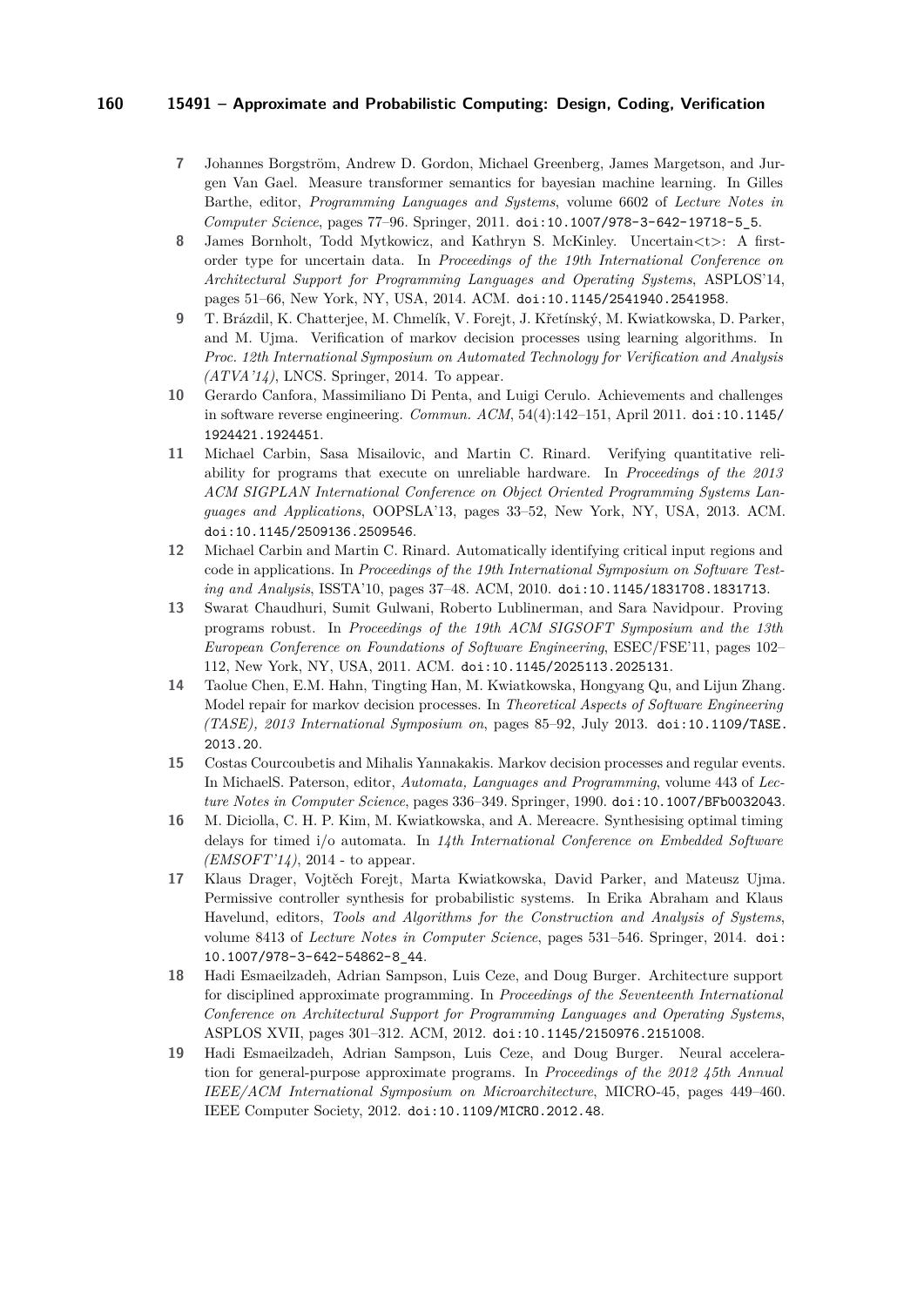- <span id="page-10-6"></span>**20** Antonio Filieri, Carlo Ghezzi, and Giordano Tamburrelli. A formal approach to adaptive software: continuous assurance of non-functional requirements. *Formal Aspects of Computing*, 24(2):163–186, 2012. [doi:10.1007/s00165-011-0207-2](http://dx.doi.org/10.1007/s00165-011-0207-2).
- <span id="page-10-8"></span>**21** Antonio Filieri, Corina S. Păsăreanu, and Willem Visser. Reliability analysis in symbolic pathfinder. In *Proceedings of the 2013 International Conference on Software Engineering*, ICSE'13, pages 622–631. IEEE Press, 2013. [doi:10.1109/ICSE.2013.6606608](http://dx.doi.org/10.1109/ICSE.2013.6606608).
- <span id="page-10-9"></span>**22** Antonio Filieri, Corina S. Păsăreanu, Willem Visser, and Jaco Geldenhuys. Statistical symbolic execution with informed sampling. In *Proceedings of the ACM SIGSOFT 22nd International Symposium on the Foundations of Software Engineering*, FSE'14. ACM, 2014. URL: [http://goo.gl/GXxFLi.](http://goo.gl/GXxFLi)
- <span id="page-10-7"></span>**23** Jaco Geldenhuys, Matthew B. Dwyer, and Willem Visser. Probabilistic symbolic execution. In *Proceedings of the 2012 International Symposium on Software Testing and Analysis*, ISSTA 2012, pages 166–176. ACM, 2012. [doi:10.1145/2338965.2336773](http://dx.doi.org/10.1145/2338965.2336773).
- <span id="page-10-12"></span>**24** Stuart Geman and D. Geman. Stochastic relaxation, gibbs distributions, and the bayesian restoration of images. *Pattern Analysis and Machine Intelligence, IEEE Transactions on*, PAMI-6(6):721–741, Nov 1984. [doi:10.1109/TPAMI.1984.4767596](http://dx.doi.org/10.1109/TPAMI.1984.4767596).
- <span id="page-10-11"></span>**25** Noah D. Goodman, Vikash K. Mansinghka, Daniel M. Roy, Keith Bonawitz, and Joshua B. Tenenbaum. Church: A language for generative models. In *Uncertainty in Artificial Intelligence*, pages 220–229, 2008. URL: [http://arxiv.org/pdf/1206.3255.](http://arxiv.org/pdf/1206.3255)
- <span id="page-10-10"></span>**26** Andrew D. Gordon, Thomas A. Henzinger, Aditya V. Nori, and Sriram K. Rajamani. Probabilistic programming. In *Proceedings of the on Future of Software Engineering*, FOSE 2014, pages 167–181, New York, NY, USA, 2014. ACM. [doi:10.1145/2593882.2593900](http://dx.doi.org/10.1145/2593882.2593900).
- <span id="page-10-1"></span>**27** Christel gordon and Marta Kwiatkowska. Model checking for a probabilistic branching time logic with fairness. *Distributed Computing*, 11(3):125–155, 1998. [doi:10.1007/](http://dx.doi.org/10.1007/s004460050046) [s004460050046](http://dx.doi.org/10.1007/s004460050046).
- <span id="page-10-5"></span>**28** K. Goseva-Popstojanova, M. Hamill, and R. Perugupalli. Large empirical case study of architecture-based software reliability. In *Software Reliability Engineering, 2005. ISSRE 2005. 16th IEEE International Symposium on*, pages 52–61, Nov 2005. [doi:10.1109/ISSRE.](http://dx.doi.org/10.1109/ISSRE.2005.25) [2005.25](http://dx.doi.org/10.1109/ISSRE.2005.25).
- <span id="page-10-0"></span>**29** Hans Hansson and Bengt Jonsson. A logic for reasoning about time and reliability. *Formal Aspects of Computing*, 6(5):512–535, 1994. [doi:10.1007/BF01211866](http://dx.doi.org/10.1007/BF01211866).
- <span id="page-10-3"></span>**30** Thomas Herault, Richard Lassaigne, Frederic Magniette, and Sylvain Peyronnet. Approximate probabilistic model checking. In Bernhard Steffen and Giorgio Levi, editors, *Verification, Model Checking, and Abstract Interpretation*, volume 2937 of *Lecture Notes in Computer Science*, pages 73–84. Springer Berlin Heidelberg, 2004. [doi:10.1007/](http://dx.doi.org/10.1007/978-3-540-24622-0_8) [978-3-540-24622-0\\_8](http://dx.doi.org/10.1007/978-3-540-24622-0_8).
- <span id="page-10-14"></span>**31** Henry Hoffmann, Stelios Sidiroglou, Michael Carbin, Sasa Misailovic, Anant Agarwal, and Martin Rinard. Dynamic knobs for responsive power-aware computing. In *Proceedings of the Sixteenth International Conference on Architectural Support for Programming Languages and Operating Systems*, ASPLOS XVI, pages 199–212, New York, NY, USA, 2011. ACM. [doi:10.1145/1950365.1950390](http://dx.doi.org/10.1145/1950365.1950390).
- <span id="page-10-13"></span>**32** New ibm synapse chip could open era of vast neural networks. [http://www-03.ibm.com/](http://www-03.ibm.com/press/us/en/pressrelease/44529.wss) [press/us/en/pressrelease/44529.wss.](http://www-03.ibm.com/press/us/en/pressrelease/44529.wss)
- <span id="page-10-4"></span>**33** Joost-Pieter Katoen, Ivan S. Zapreev, Ernst Moritz Hahn, Holger Hermanns, and David N. Jansen. The ins and outs of the probabilistic model checker mrmc. *Perform. Eval.*, 68(2):90– 104, February 2011. [doi:10.1016/j.peva.2010.04.001](http://dx.doi.org/10.1016/j.peva.2010.04.001).
- <span id="page-10-2"></span>**34** M. Kattenbelt, M. Kwiatkowska, G. Norman, and D. Parker. Abstraction refinement for probabilistic software. In N. Jones and M. Muller-Olm, editors, *Proc. 10th International Conference on Verification, Model Checking, and Abstract Interpretation (VM-CAI'09)*, volume 5403 of *LNCS*, pages 182–197. Springer, 2009.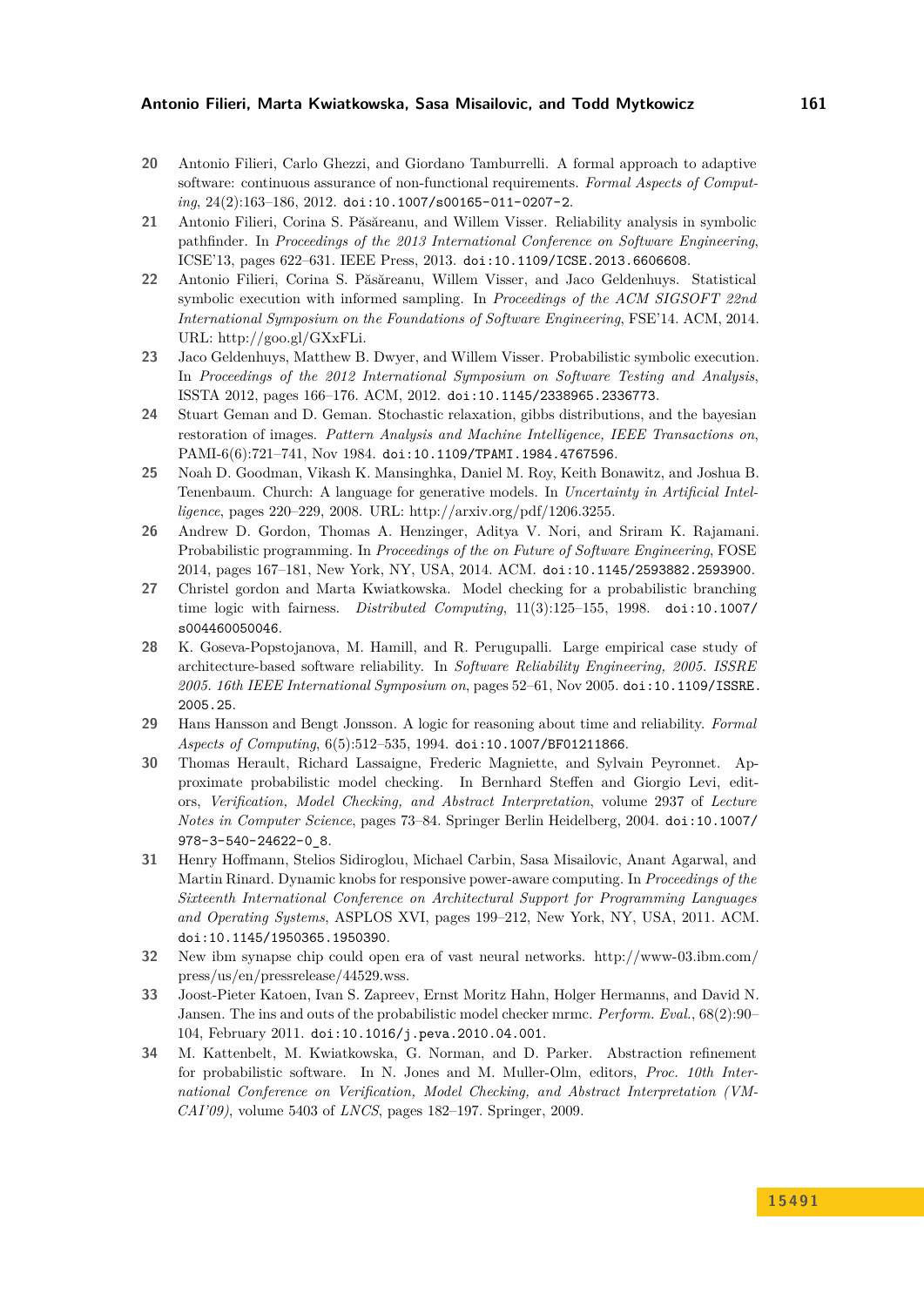- <span id="page-11-9"></span>**35** H. Kaul, M. Anders, S. Mathew, S. Hsu, A. Agarwal, F. Sheikh, R. Krishnamurthy, and S. Borkar. A 1.45ghz 52-to-162gflops/w variable-precision floating-point fused multiplyadd unit with certainty tracking in 32nm cmos. In *Solid-State Circuits Conference Digest of Technical Papers (ISSCC), 2012 IEEE International*, pages 182–184, Feb 2012. [doi:](http://dx.doi.org/10.1109/ISSCC.2012.6176987) [10.1109/ISSCC.2012.6176987](http://dx.doi.org/10.1109/ISSCC.2012.6176987).
- <span id="page-11-1"></span>**36** M. Kwiatkowska, G. Norman, and D. Parker. Probabilistic symbolic model checking with PRISM: A hybrid approach. *International Journal on Software Tools for Technology Transfer (STTT)*, 6(2):128–142, 2004.
- <span id="page-11-0"></span>**37** Marta Kwiatkowska. Quantitative verification: Models techniques and tools. In *Proceedings of the the 6th Joint Meeting of the European Software Engineering Conference and the ACM SIGSOFT Symposium on The Foundations of Software Engineering*, ESEC-FSE'07, pages 449–458. ACM, 2007. [doi:10.1145/1287624.1287688](http://dx.doi.org/10.1145/1287624.1287688).
- <span id="page-11-2"></span>**38** Marta Kwiatkowska, Gethin Norman, and David Parker. Prism 4.0: Verification of probabilistic real-time systems. In Ganesh Gopalakrishnan and Shaz Qadeer, editors, *Computer Aided Verification*, volume 6806 of *Lecture Notes in Computer Science*, pages 585–591. Springer, 2011. [doi:10.1007/978-3-642-22110-1\\_47](http://dx.doi.org/10.1007/978-3-642-22110-1_47).
- <span id="page-11-7"></span>**39** L. Leem, Hyungmin Cho, J. Bau, Q.A. Jacobson, and S. Mitra. Ersa: Error resilient system architecture for probabilistic applications. In *Design, Automation Test in Europe Conference Exhibition (DATE), 2010*, pages 1560–1565, March 2010. [doi:10.1109/DATE.](http://dx.doi.org/10.1109/DATE.2010.5457059) [2010.5457059](http://dx.doi.org/10.1109/DATE.2010.5457059).
- <span id="page-11-8"></span>**40** Song Liu, Karthik Pattabiraman, Thomas Moscibroda, and Benjamin G. Zorn. Flikker: Saving dram refresh-power through critical data partitioning. In *Proceedings of the Sixteenth International Conference on Architectural Support for Programming Languages and Operating Systems*, ASPLOS XVI, pages 213–224. ACM, 2011. [doi:10.1145/1950365.](http://dx.doi.org/10.1145/1950365.1950391) [1950391](http://dx.doi.org/10.1145/1950365.1950391).
- <span id="page-11-4"></span>**41** Kasper Luckow, Corina S. Păsăreanu, Matthew B. Dwyer, Antonio Filieri, and Willem Visser. Exact and approximate probabilistic symbolic execution for nondeterministic programs. In *Proceedings of the 29th ACM/IEEE International Conference on Automated Software Engineering*, ASE'14, pages 575–586. ACM, 2014. [doi:10.1145/2642937.2643011](http://dx.doi.org/10.1145/2642937.2643011).
- <span id="page-11-10"></span>**42** Lyriclabs: High probability of success. [http://newsoffice.mit.edu/2013/](http://newsoffice.mit.edu/2013/ben-vigoda-lyric-0501) [ben-vigoda-lyric-0501.](http://newsoffice.mit.edu/2013/ben-vigoda-lyric-0501)
- <span id="page-11-3"></span>**43** Michael R. Lyu, editor. *Handbook of Software Reliability Engineering*. McGraw-Hill, Inc., Hightstown, NJ, USA, 1996.
- <span id="page-11-5"></span>**44** Vikash K. Mansinghka, Daniel Selsam, and Yura N. Perov. Venture: a higher-order probabilistic programming platform with programmable inference. *CoRR*, abs/1404.0099, 2014. URL: [http://arxiv.org/abs/1404.0099.](http://arxiv.org/abs/1404.0099)
- <span id="page-11-6"></span>**45** T. Minka, J.M. Winn, J.P. Guiver, and D.A. Knowles. Infer.NET 2.5, 2012. Microsoft Research Cambridge. URL: [http://research.microsoft.com/infernet.](http://research.microsoft.com/infernet)
- <span id="page-11-12"></span>**46** Sasa Misailovic, Michael Carbin, Sara Achour, Zichao Qi, and Martin C. Rinard. Chisel: Reliability- and accuracy-aware optimization of approximate computational kernels. In *Proceedings of the 2014 ACM International Conference on Object Oriented Programming Systems Languages and Applications*, OOPSLA'14, pages 309–328. ACM, 2014. [doi:10.](http://dx.doi.org/10.1145/2660193.2660231) [1145/2660193.2660231](http://dx.doi.org/10.1145/2660193.2660231).
- <span id="page-11-11"></span>**47** Sasa Misailovic, Deokhwan Kim, and Martin Rinard. Parallelizing sequential programs with statistical accuracy tests. *ACM Trans. Embed. Comput. Syst.*, 12(2s):88:1–88:26, May 2013. [doi:10.1145/2465787.2465790](http://dx.doi.org/10.1145/2465787.2465790).
- <span id="page-11-13"></span>**48** Sasa Misailovic, Daniel M. Roy, and MartinC. Rinard. Probabilistically accurate program transformations. In Eran Yahav, editor, *Static Analysis*, volume 6887 of *Lecture Notes in Computer Science*, pages 316–333. Springer, 2011. [doi:10.1007/978-3-642-23702-7\\_24](http://dx.doi.org/10.1007/978-3-642-23702-7_24).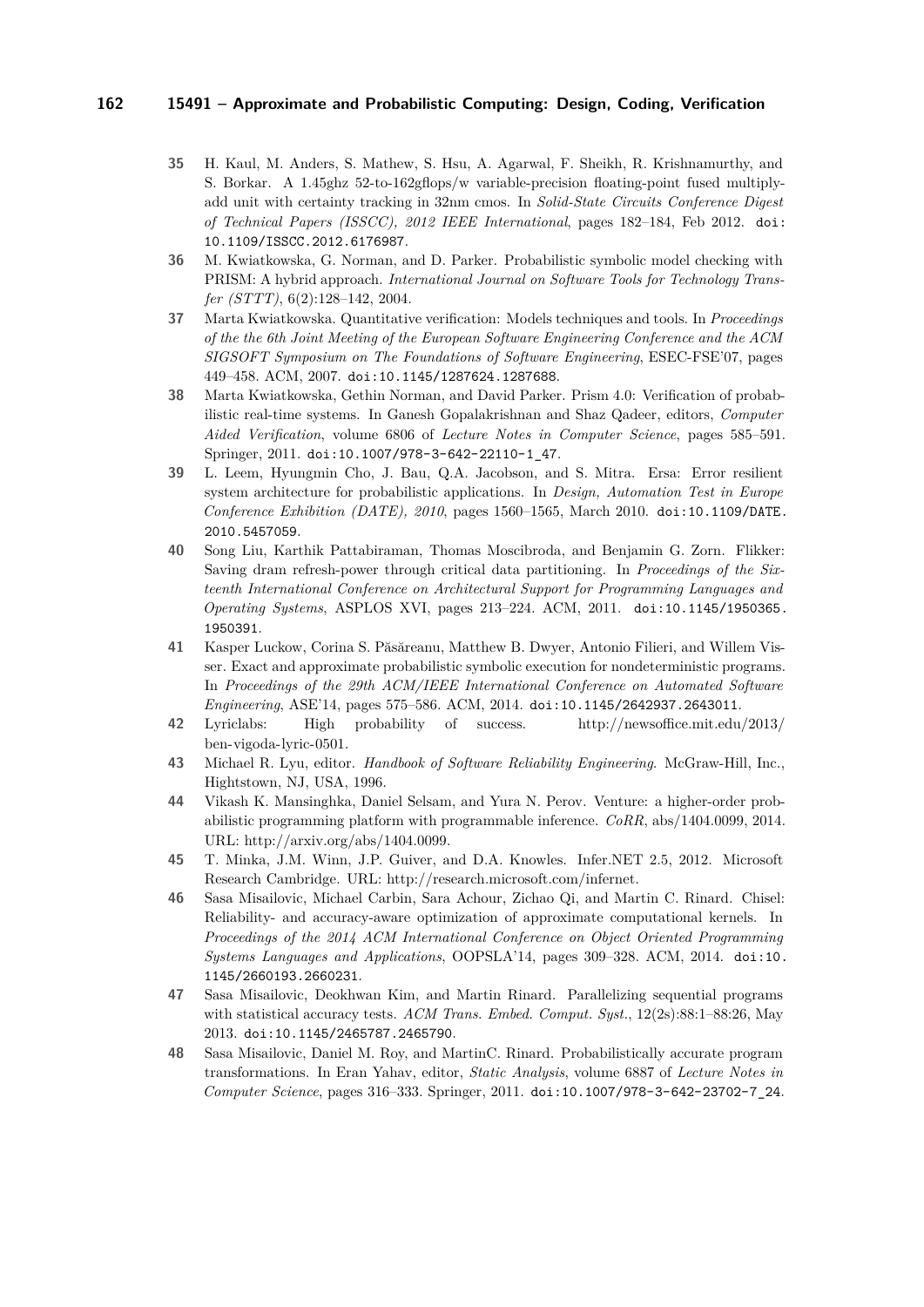- <span id="page-12-9"></span>**49** Sasa Misailovic, Stelios Sidiroglou, Henry Hoffmann, and Martin Rinard. Quality of service profiling. In *Proceedings of the 32Nd ACM/IEEE International Conference on Software Engineering*, ICSE'10, pages 25–34, New York, NY, USA, 2010. ACM. [doi:10.1145/](http://dx.doi.org/10.1145/1806799.1806808) [1806799.1806808](http://dx.doi.org/10.1145/1806799.1806808).
- <span id="page-12-1"></span>**50** David Monniaux. An abstract monte-carlo method for the analysis of probabilistic programs. In *Proceedings of the 28th ACM SIGPLAN-SIGACT Symposium on Principles of Programming Languages*, POPL'01, pages 93–101. ACM, 2001. [doi:10.1145/360204.](http://dx.doi.org/10.1145/360204.360211) [360211](http://dx.doi.org/10.1145/360204.360211).
- <span id="page-12-4"></span>**51** Sriram Narayanan, John Sartori, Rakesh Kumar, and Douglas L. Jones. Scalable stochastic processors. In *Proceedings of the Conference on Design, Automation and Test in Europe*, DATE'10, pages 335–338. European Design and Automation Association, 2010. [doi:10.](http://dx.doi.org/10.1109/DATE.2010.5457181) [1109/DATE.2010.5457181](http://dx.doi.org/10.1109/DATE.2010.5457181).
- <span id="page-12-5"></span>**52** K.V. Palem. Energy aware computing through probabilistic switching: a study of limits. *Computers, IEEE Transactions on*, 54(9):1123–1137, Sept 2005. [doi:10.1109/TC.2005.](http://dx.doi.org/10.1109/TC.2005.145) [145](http://dx.doi.org/10.1109/TC.2005.145).
- <span id="page-12-13"></span>**53** J. Park, X. Zhang, K. Ni, H. Esmaeilzadeh, and M. Naik. Expectation-oriented framework for automating approximate programming. Technical Report GT-CS-14-05, Georgia Institute of Technology, 2014. URL: [https://smartech.gatech.edu/handle/1853/49755.](https://smartech.gatech.edu/handle/1853/49755)
- <span id="page-12-2"></span>**54** Sungwoo Park, Frank Pfenning, and Sebastian Thrun. A probabilistic language based on sampling functions. *ACM Trans. Program. Lang. Syst.*, 31(1):4:1–4:46, December 2008. [doi:10.1145/1452044.1452048](http://dx.doi.org/10.1145/1452044.1452048).
- <span id="page-12-7"></span>**55** Introducing qualcomm zeroth processors: Brain-inspired computing. [https://www.qualcomm.com/news/onq/2013/10/10/](https://www.qualcomm.com/news/onq/2013/10/10/introducing-qualcomm-zeroth-processors-brain-inspired-computing) [introducing-qualcomm-zeroth-processors-brain-inspired-computing.](https://www.qualcomm.com/news/onq/2013/10/10/introducing-qualcomm-zeroth-processors-brain-inspired-computing)
- <span id="page-12-0"></span>**56** G. Ramalingam. Data flow frequency analysis. In *Proceedings of the ACM SIGPLAN 1996 Conference on Programming Language Design and Implementation*, PLDI'96, pages 267–277. ACM, 1996. [doi:10.1145/231379.231433](http://dx.doi.org/10.1145/231379.231433).
- <span id="page-12-3"></span>**57** Norman Ramsey and Avi Pfeffer. Stochastic lambda calculus and monads of probability distributions. In *Proceedings of the 29th ACM SIGPLAN-SIGACT Symposium on Principles of Programming Languages*, POPL'02, pages 154–165. ACM, 2002. [doi:](http://dx.doi.org/10.1145/503272.503288) [10.1145/503272.503288](http://dx.doi.org/10.1145/503272.503288).
- <span id="page-12-8"></span>**58** Martin Rinard. Probabilistic accuracy bounds for fault-tolerant computations that discard tasks. In *Proceedings of the 20th Annual International Conference on Supercomputing*, ICS'06, pages 324–334. ACM, 2006. [doi:10.1145/1183401.1183447](http://dx.doi.org/10.1145/1183401.1183447).
- <span id="page-12-10"></span>**59** Mehrzad Samadi, Davoud Anoushe Jamshidi, Janghaeng Lee, and Scott Mahlke. Paraprox: Pattern-based approximation for data parallel applications. In *Proceedings of the 19th International Conference on Architectural Support for Programming Languages and Operating Systems*, ASPLOS'14, pages 35–50, New York, NY, USA, 2014. ACM. [doi:](http://dx.doi.org/10.1145/2541940.2541948) [10.1145/2541940.2541948](http://dx.doi.org/10.1145/2541940.2541948).
- <span id="page-12-11"></span>**60** Adrian Sampson, Werner Dietl, Emily Fortuna, Danushen Gnanapragasam, Luis Ceze, and Dan Grossman. Enerj: Approximate data types for safe and general low-power computation. In *Proceedings of the 32nd ACM SIGPLAN Conference on Programming Language Design and Implementation*, PLDI'11, pages 164–174. ACM, 2011. [doi:10.1145/1993498.](http://dx.doi.org/10.1145/1993498.1993518) [1993518](http://dx.doi.org/10.1145/1993498.1993518).
- <span id="page-12-6"></span>**61** Adrian Sampson, Jacob Nelson, Karin Strauss, and Luis Ceze. Approximate storage in solidstate memories. In *Proceedings of the 46th Annual IEEE/ACM International Symposium on Microarchitecture*, MICRO-46, pages 25–36, New York, NY, USA, 2013. ACM. [doi:](http://dx.doi.org/10.1145/2540708.2540712) [10.1145/2540708.2540712](http://dx.doi.org/10.1145/2540708.2540712).
- <span id="page-12-12"></span>**62** Adrian Sampson, Pavel Panchekha, Todd Mytkowicz, Kathryn S. McKinley, Dan Grossman, and Luis Ceze. Expressing and verifying probabilistic assertions. In *Proceedings of*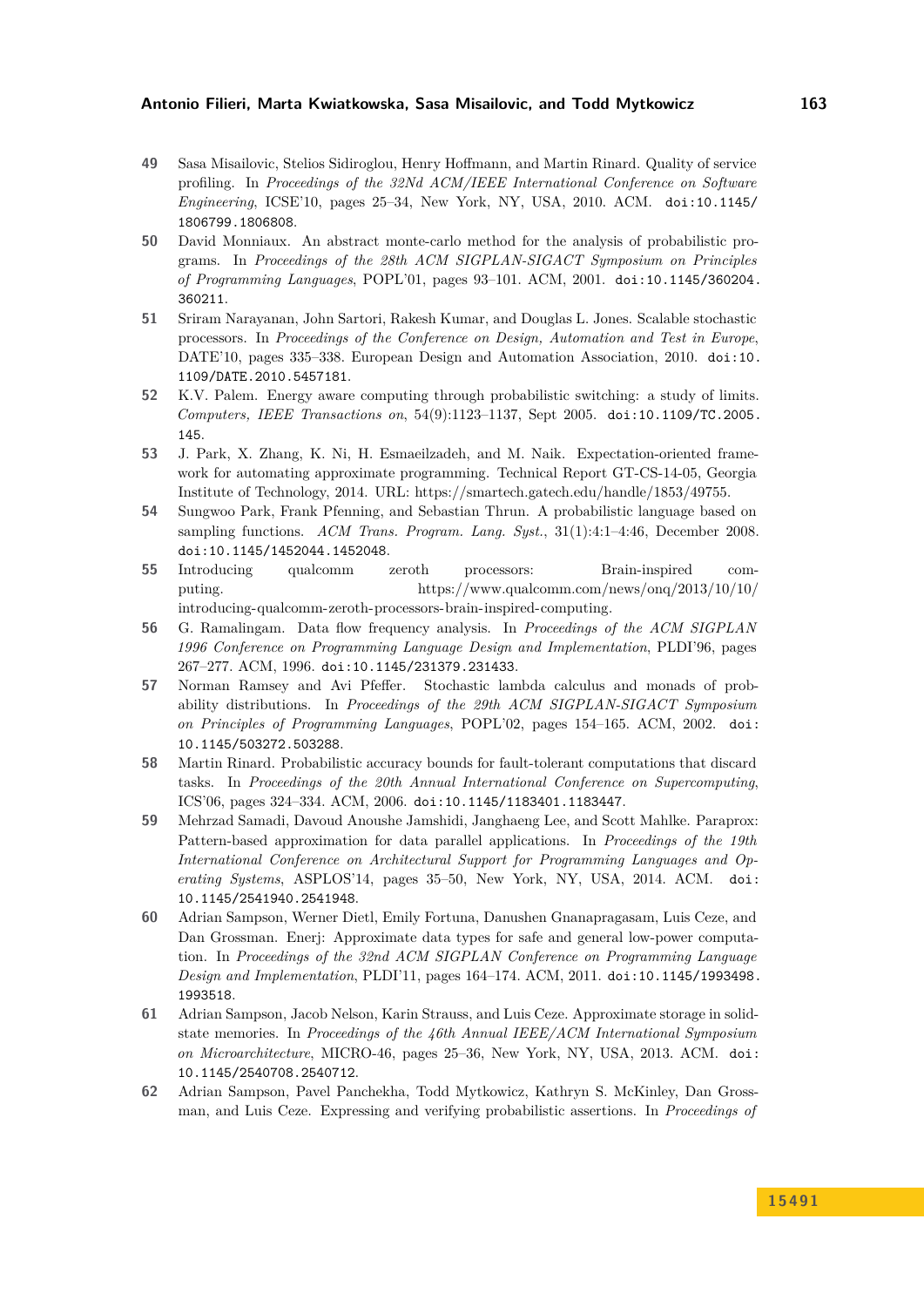*the 35th ACM SIGPLAN Conference on Programming Language Design and Implementation*, PLDI'14, pages 112–122, New York, NY, USA, 2014. ACM. [doi:10.1145/2594291.](http://dx.doi.org/10.1145/2594291.2594294) [2594294](http://dx.doi.org/10.1145/2594291.2594294).

- <span id="page-13-8"></span>**63** Sriram Sankaranarayanan, Aleksandar Chakarov, and Sumit Gulwani. Static analysis for probabilistic programs: Inferring whole program properties from finitely many paths. In *Proceedings of the 34th ACM SIGPLAN Conference on Programming Language Design and Implementation*, PLDI'13, pages 447–458, New York, NY, USA, 2013. ACM. [doi:](http://dx.doi.org/10.1145/2491956.2462179) [10.1145/2491956.2462179](http://dx.doi.org/10.1145/2491956.2462179).
- <span id="page-13-5"></span>**64** Koushik Sen, Mahesh Viswanathan, and Gul Agha. Statistical model checking of blackbox probabilistic systems. In Rajeev Alur and Doron A. Peled, editors, *Computer Aided Verification*, volume 3114 of *Lecture Notes in Computer Science*, pages 202–215. Springer, 2004. [doi:10.1007/978-3-540-27813-9\\_16](http://dx.doi.org/10.1007/978-3-540-27813-9_16).
- <span id="page-13-7"></span>**65** Jacob Sorber, Alexander Kostadinov, Matthew Garber, Matthew Brennan, Mark D. Corner, and Emery D. Berger. Eon: A language and runtime system for perpetual systems. In *Proceedings of the 5th International Conference on Embedded Networked Sensor Systems*, SenSys'07, pages 161–174. ACM, 2007. [doi:10.1145/1322263.1322279](http://dx.doi.org/10.1145/1322263.1322279).
- <span id="page-13-2"></span>**66** M.Y. Vardi. Automatic verification of probabilistic concurrent finite state programs. In *Foundations of Computer Science, 1985., 26th Annual Symposium on*, pages 327–338, Oct 1985. [doi:10.1109/SFCS.1985.12](http://dx.doi.org/10.1109/SFCS.1985.12).
- <span id="page-13-4"></span>**67** HakanL.S. Younes, EdmundM. Clarke, and Paolo Zuliani. Statistical verification of probabilistic properties with unbounded until. In Jim Davies, Leila Silva, and Adenilso Simao, editors, *Formal Methods: Foundations and Applications*, volume 6527 of *Lecture Notes in Computer Science*, pages 144–160. Springer, 2011. [doi:10.1007/978-3-642-19829-8\\_10](http://dx.doi.org/10.1007/978-3-642-19829-8_10).
- <span id="page-13-3"></span>**68** HåkanL.S. Younes, Marta Kwiatkowska, Gethin Norman, and David Parker. Numerical vs. statistical probabilistic model checking. *International Journal on Software Tools for Technology Transfer*, 8(3):216–228, 2006. [doi:10.1007/s10009-005-0187-8](http://dx.doi.org/10.1007/s10009-005-0187-8).
- <span id="page-13-6"></span>**69** Zeyuan Allen Zhu, Sasa Misailovic, Jonathan A. Kelner, and Martin Rinard. Randomized accuracy-aware program transformations for efficient approximate computations. In *Proceedings of the 39th Annual ACM SIGPLAN-SIGACT Symposium on Principles of Programming Languages*, POPL'12, pages 441–454. ACM, 2012. [doi:10.1145/2103656.](http://dx.doi.org/10.1145/2103656.2103710) [2103710](http://dx.doi.org/10.1145/2103656.2103710).

### <span id="page-13-0"></span>**4 Overview of Talks**

#### <span id="page-13-1"></span>**4.1 Approximate computation with outlier detection in Topaz**

*Sara Achour (MIT – Cambridge, US)*

**License**  $\omega$  [Creative Commons BY 3.0 Unported](http://creativecommons.org/licenses/by/3.0/) license © [Sara Achour](#page-13-1) **Joint work of** Achour, Sara; Rinard, Martin **Main reference** [S. Achour, M. C. Rinard, "Approximate computation with outlier detection in Topaz," in Proc. of](http://dx.doi.org/10.1145/2814270.2814314) [the 2015 ACM SIGPLAN International Conference on Object-Oriented Programming, Systems,](http://dx.doi.org/10.1145/2814270.2814314) [Languages, and Applications \(OOPSLA'15\), pp. 711–730, ACM, 2015.](http://dx.doi.org/10.1145/2814270.2814314) **URL** <http://dx.doi.org/10.1145/2814270.2814314>

We present Topaz, a new task-based language for computations that execute on approximate computing platforms that may occasionally produce arbitrarily inaccurate results. Topaz maps tasks onto the approximate hardware and integrates the generated results into the main computation. To prevent unacceptably inaccurate task results from corrupting the main computation, Topaz deploys a novel outlier detection mechanism that recognizes and precisely re-executes outlier tasks. Outlier detection enables Topaz to work effectively with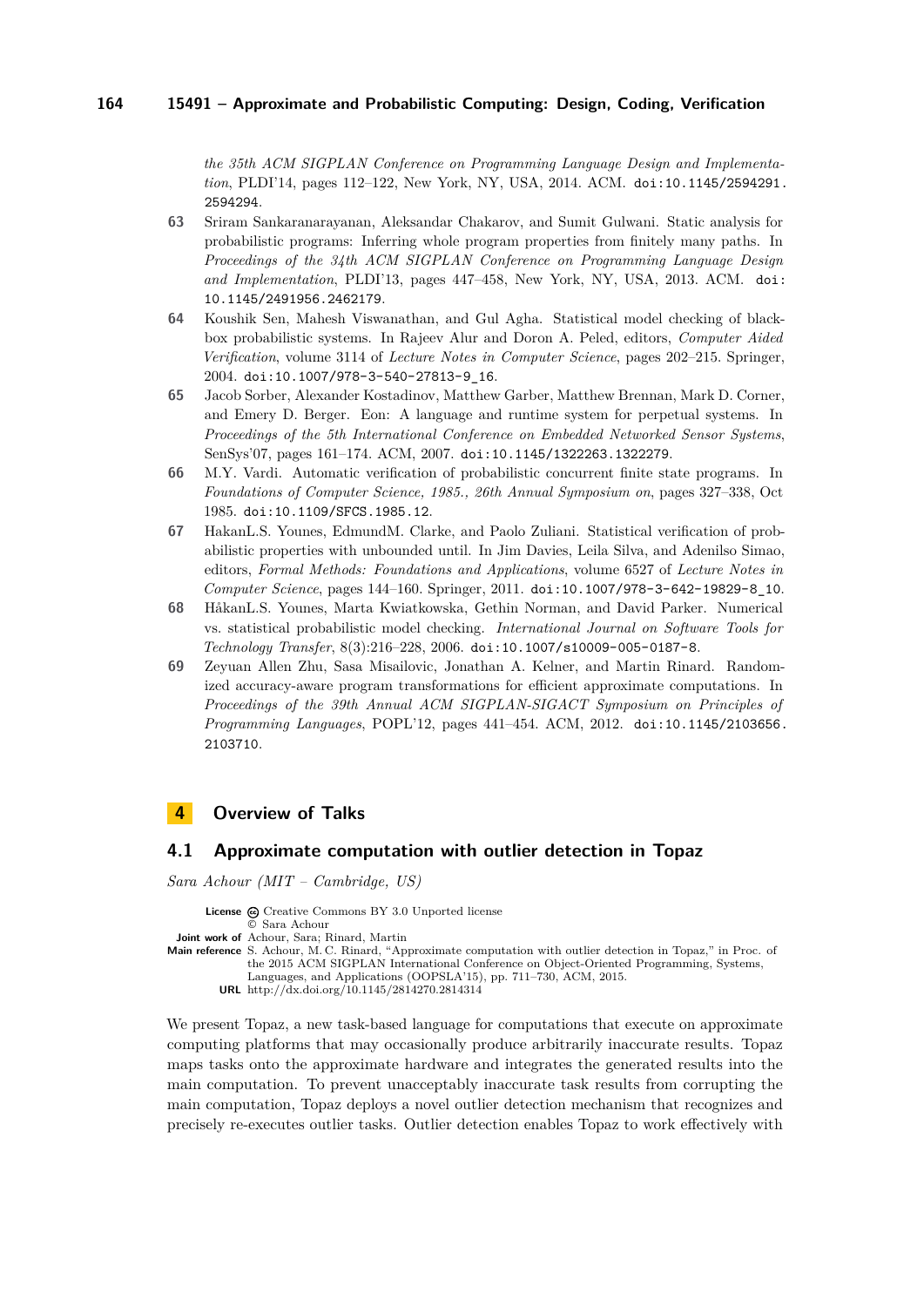#### **Antonio Filieri, Marta Kwiatkowska, Sasa Misailovic, and Todd Mytkowicz 165**

approximate hardware platforms that have complex fault characteristics, including platforms with bit pattern dependent faults (in which the presence of faults may depend on values stored in adjacent memory cells). Our experimental results show that, for our set of benchmark applications, outlier detection enables Topaz to deliver acceptably accurate results (less than 1% error) on our target approximate hardware platforms. Depending on the application and the hardware platform, the overall energy savings range from 5 to 13 percent. Without outlier detection, only one of the applications produces acceptably accurate results.

### <span id="page-14-0"></span>**4.2 Numerical Program Analysis Tools: A Wish List**

*David Bindel (Cornell University, US)*

**License**  $\odot$  [Creative Commons BY 3.0 Unported](http://creativecommons.org/licenses/by/3.0/) license © [David Bindel](#page-14-0)

In my scientific computing work, I am constantly faced with different sources of error: model error, stochastic error, discretization error, error due to approximation of some difficult term, error due to termination of iterations, and error due to roundoff effects. I deal with these errors by reasoning about forward and backward errors, stability and conditioning of iterations and of problems, the role of singularities, and structural properties of the computation must be retained for meaningful results. I dream of compilers with which I can share optimizations that I know are possible (and those that will break my code) and PL tools that understand enough to help me check my error analyses. I will share some of my own preliminary work in this direction, and will make an appeal to the audience to help produce the tools I wish I knew how to write.

### <span id="page-14-1"></span>**4.3 Optimizing Synthesis with Metasketches (for Automated Approximate Programming)**

*James Bornholt (University of Washington – Seattle, US)*

License  $\textcircled{c}$  [Creative Commons BY 3.0 Unported](http://creativecommons.org/licenses/by/3.0/) license © [James Bornholt](#page-14-1) **URL** <http://synapse.uwplse.org/>

An ideal programming model for approximate computing would apply approximations automatically, translating an exact program and a quality specification into the most efficient program that meets that specification. Program synthesis is the task of automatically generating a program that meets a given specification, and sounds like a good fit for the approximate computing problem. But existing synthesis tools rarely consider the efficiency of solutions, because the required techniques require substantial domain-specific modifications to existing solvers. Optimal synthesis is the task of producing a solution that not only satisfies the specification but also minimizes a desired cost function.

We present metasketches, a general framework for specifying and solving optimal synthesis problems. Metasketches offer strategic control over the underlying synthesizer by specifying a fragmentation of the search space into an ordered set of classic sketches. We provide two cooperating search algorithms to effectively solve metasketches. A global optimizing search coordinates the activities of local searches, informing them of the costs of potentially-optimal solutions as they explore different regions of the candidate space in parallel. The local searches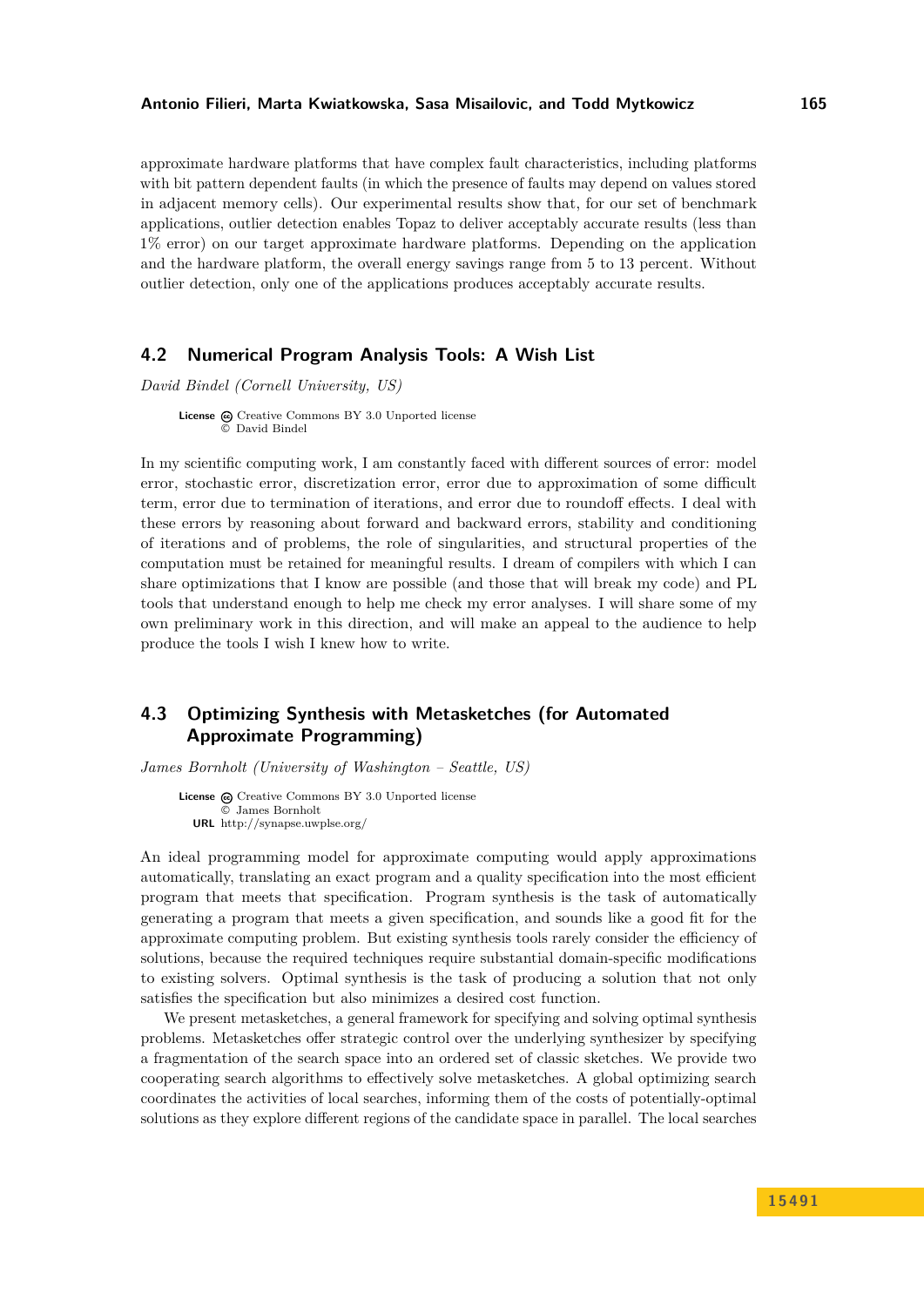execute an incremental form of counterexample-guided inductive synthesis to incorporate information sent from the global search.

We present Synapse, an implementation of these algorithms, and show that it effectively solves optimal synthesis problems with a variety of different cost functions. In particular, we show that Synapse can find novel approximations to computational kernels that achieve speed-ups of between 1.6x and 35x without hardware support.

### <span id="page-15-0"></span>**4.4 Stochastic approximations for Stochastic Model Checking**

*Luca Bortolussi (University of Trieste, IT)*

License  $\textcircled{c}$  [Creative Commons BY 3.0 Unported](http://creativecommons.org/licenses/by/3.0/) license © [Luca Bortolussi](#page-15-0) **Main reference** [L. Bortolussi, J. Hillston, "Model checking single agent behaviours by fluid approximation,"](http://dx.doi.org/10.1016/j.ic.2015.03.002) [Information and Computation, Vol. 242, pp. 183–226, 2015.](http://dx.doi.org/10.1016/j.ic.2015.03.002) **URL** <http://dx.doi.org/10.1016/j.ic.2015.03.002>

We will briefly review a recent line of work trying to exploit different types of stochastic approximation (fluid approximation, linear noise approximation, moment closures) to model check a Markov population model against specific classes of properties. In the talk, we will focus mostly on individual properties, specified by CSL with rewards or by DTA.

### <span id="page-15-1"></span>**4.5 Counterexample Explanation by Learning Small Strategies in Markov Decision Processes**

*Tomas Brázdil (Masaryk University – Brno, CZ)*

License  $\textcircled{c}$  [Creative Commons BY 3.0 Unported](http://creativecommons.org/licenses/by/3.0/) license

© [Tomas Brázdil](#page-15-1)

**Main reference** [T. Brázdil, K. Chatterjee, M. Chmelík, A. Fellner, J. Křetínský, "Counterexample Explanation by](http://arxiv.org/abs/1502.02834v1) [Learning Small Strategies in Markov Decision Processes," arXiv:1502.02834v1 \[cs.LO\], 2015.](http://arxiv.org/abs/1502.02834v1) **URL** <http://arxiv.org/abs/1502.02834v1>

While for deterministic systems, a counterexample to a property can simply be an error trace, counterexamples in probabilistic systems are necessarily more complex. For instance, a set of erroneous traces with a sufficient cumulative probability mass can be used. Since these are too large objects to understand and manipulate, compact representations such as subchains have been considered. In the case of probabilistic systems with non-determinism, the situation is even more complex. While a subchain for a given strategy (or scheduler, resolving non-determinism) is a straightforward choice, we take a different approach. Instead, we focus on the strategy – which can be a counterexample to violation of or a witness of satisfaction of a property – itself, and extract the most important decisions it makes, and present its succinct representation. The key tools we employ to achieve this are (1) introducing a concept of importance of a state w.r.t. the strategy, and (2) learning using decision trees. There are three main consequent advantages of our approach. Firstly, it exploits the quantitative information on states, stressing the more important decisions. Secondly, it leads to a greater variability and degree of freedom in representing the strategies. Thirdly, the representation uses a self-explanatory data structure. In summary, our approach produces more succinct and more explainable strategies, as opposed to e.g. binary decision diagrams. Finally, our experimental results show that we can extract several rules describing the strategy even for very large systems that do not fit in memory, and based on the rules explain the erroneous behaviour.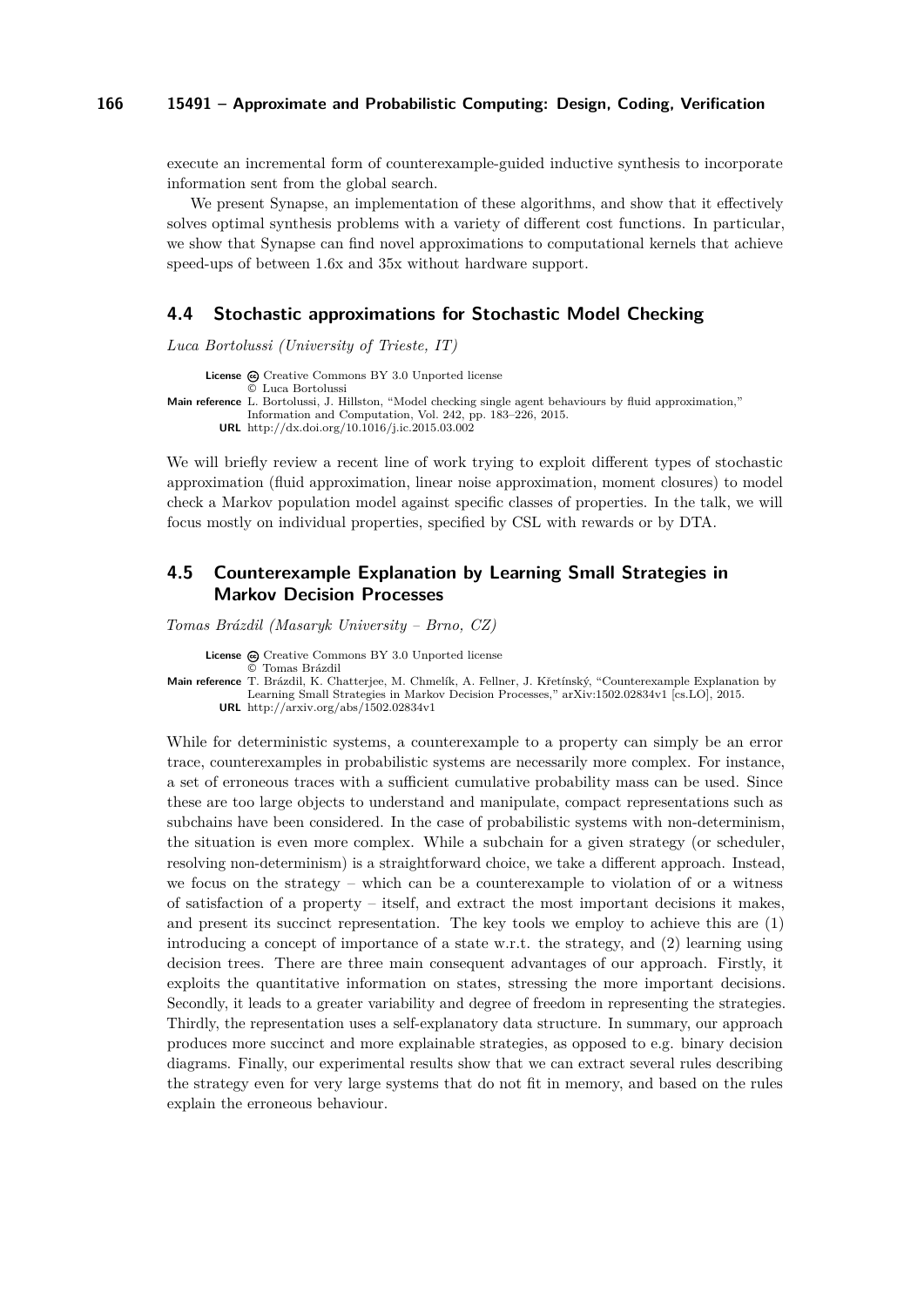### <span id="page-16-0"></span>**4.6 Approximate Computing on Unreliable Silicon**

*Andreas Peter Burg (EPFL – Lausanne, CH)*

**License**  $\odot$  [Creative Commons BY 3.0 Unported](http://creativecommons.org/licenses/by/3.0/) license © [Andreas Peter Burg](#page-16-0) **Joint work of** Burg, Andreas; Karakonstantis, Georgios; Constantin, Jeremy; Teman, Adam

Approximate computing refers not only to approximating complex computations and algorithms with less complex ones, but can also be the basis for providing robustness against errors due to reliabilities of the underlying hardware. In this talk, we consider two types of hardware failure: timing errors and reliability issues in memories. We describe their impact and critically discuss their potential and issues in the context of approximate computing. We show that tolerating timing errors is particularly tricky, while errors in memories are more straightforward to model and exploit. For the latter, we also point out strategies for testing and quality assurance of unreliable hardware and we mention algorithm techniques to reduce the impact of errors on quality.

### <span id="page-16-1"></span>**4.7 Approximate Overview of Approximate Computing**

*Luis Ceze (University of Washington – Seattle, US)*

**License**  $\omega$  [Creative Commons BY 3.0 Unported](http://creativecommons.org/licenses/by/3.0/) license © [Luis Ceze](#page-16-1)

Motivation for approximate computing. Overview of approximate computing techniques from language to hardware.

#### <span id="page-16-2"></span>**4.8 Programming with Numerical Uncertainties**

*Eva Darulova (MPI-SWS – Saarbrücken, DE)*

**License**  $\textcircled{e}$  [Creative Commons BY 3.0 Unported](http://creativecommons.org/licenses/by/3.0/) license © [Eva Darulova](#page-16-2)

Numerical software, common in scientific computing or embedded systems, inevitably uses an approximation of the real arithmetic in which most algorithms are designed. Finiteprecision arithmetic, such as fixed-point or floating-point, is a common and efficient choice, but introduces an uncertainty on the computed result that is often very hard to quantify. We need adequate tools to estimate the errors introduced in order to choose suitable approximations which satisfy the accuracy requirements. I will present a new programming model where the scientist writes his or her numerical program in a real-valued specification language with explicit error annotations. It is then the task of our verifying compiler to select a suitable floating-point or fixed-point data type which guarantees the needed accuracy. I will show how a combination of SMT theorem proving, interval and affine arithmetic and function derivatives yields an accurate, sound and automated error estimation which can handle nonlinearity, discontinuities and certain classes of loops.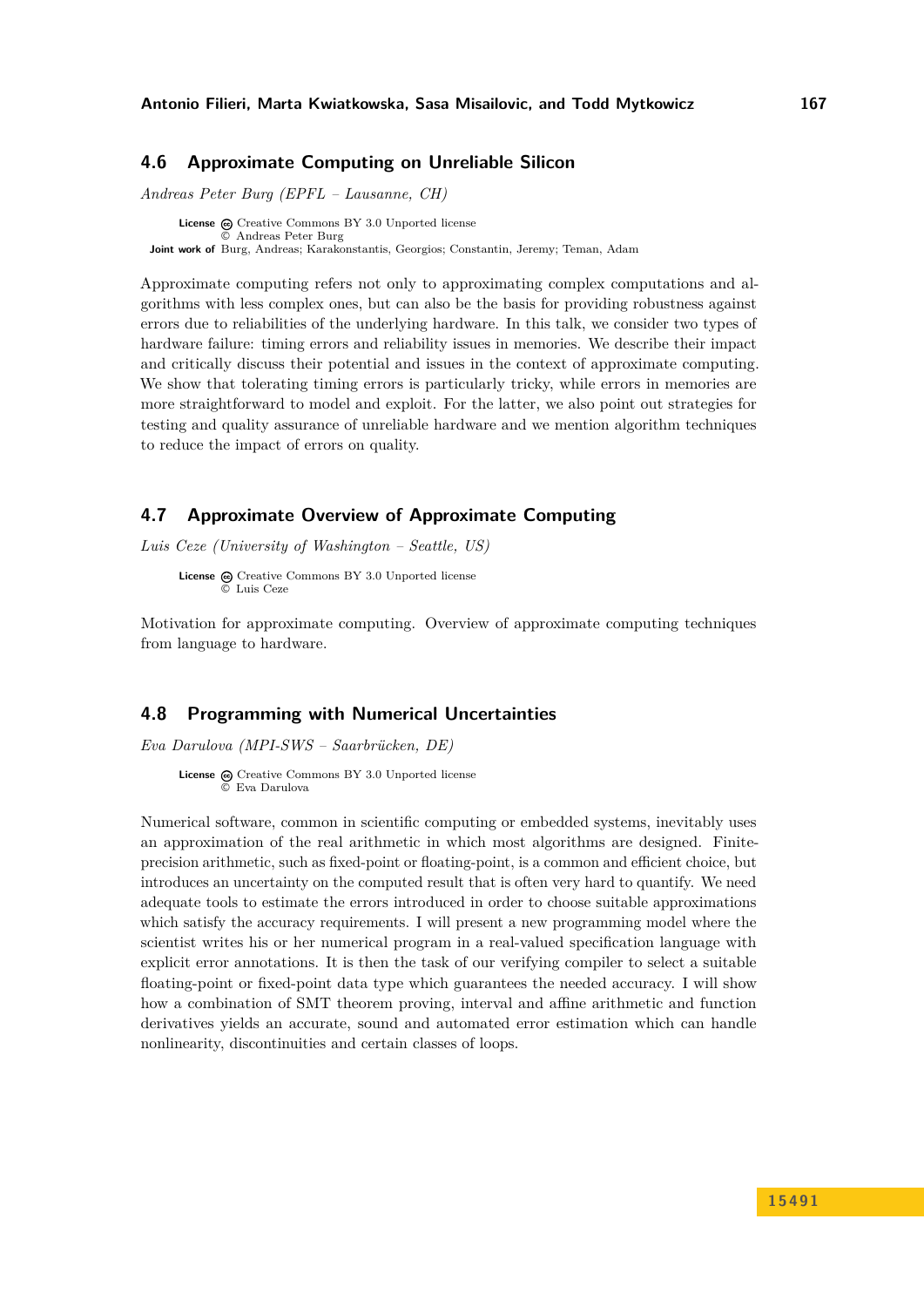### <span id="page-17-0"></span>**4.9 The dual value of Probabilistic Abstract interpretation**

*Alessandra Di Pierro (University of Verona, IT)*

**License**  $\textcircled{c}$  [Creative Commons BY 3.0 Unported](http://creativecommons.org/licenses/by/3.0/) license © [Alessandra Di Pierro](#page-17-0)

Probabilistic Abstract Interpretation is a framework for program analysis that allows us to accommodate probabilistic properties and properties of probabilistic computations. We illustrate the dual value of this framework for both deducing and inferring probabilities. More specifically we show the use of PAI for both static analysis and statistical reasoning. The basic ingredient of the PAI framework that makes this possible is the notion of Moore-Penrose pseudo inverse and its least-square approximation property.

Suppose that we want to analyse a program to check whether it is secure up to a given level of accuracy. We can use probabilistic abstract interpretation as follows:

- Define mathematically what 'secure' means (e.g. as a probabilistic relation)
- Consider the semantics of the program restricted to this property (abstraction)
- Construct the Moore-Penrose generalised inverse of the abstraction in order to identify  $\sim$ an ideal concrete system that satisfies the property up to the fixed accuracy.

Note that the concrete probabilities defining the concrete ideal system are just assumed and may have no relation with the real world.

Now suppose that we have some observations y at hand and we want to use them in order to define an ideal concrete system which is closer to the real one. To this purpose we can use probabilistic abstract interpretation as a linear statistical model in the way explained below:

- Consider the space V of all possible ideal concrete semantics (abstract domain)
- $\blacksquare$  Define a mapping X from V to all possible observations (design matrix)
- Construct the MP generalised inverse of X in order to obtain the best estimate b of the  $\blacksquare$ concrete semantics that realises y.

Note that this is nothing else than the application of the Gauss-Markov theorem for linear regression in its simplest version.

#### <span id="page-17-1"></span>**4.10 Termination of Probabilistic Programs**

*Luis María Ferrer Fioriti (Universität des Saarlandes, DE)*

License  $\circledcirc$  [Creative Commons BY 3.0 Unported](http://creativecommons.org/licenses/by/3.0/) license

```
© Luis María Ferrer Fioriti
```
- **Main reference** [L. M.Ferrer Fioriti, H. Hermanns, "Probabilistic Termination: Soundness, Completeness, and](http://dx.doi.org/10.1145/2775051.2677001) [Compositionality," in Proc. of the 42nd Annual ACM SIGPLAN-SIGACT Symp. on Principles of](http://dx.doi.org/10.1145/2775051.2677001) [Programming Languages \(POPL'15\), pp. 489–501, ACM, 2015.](http://dx.doi.org/10.1145/2775051.2677001)
	- **URL** <http://dx.doi.org/10.1145/2775051.2677001>

The talk is an overview of the ranking supermartingale framework to prove almost sure termination of probabilistic programs.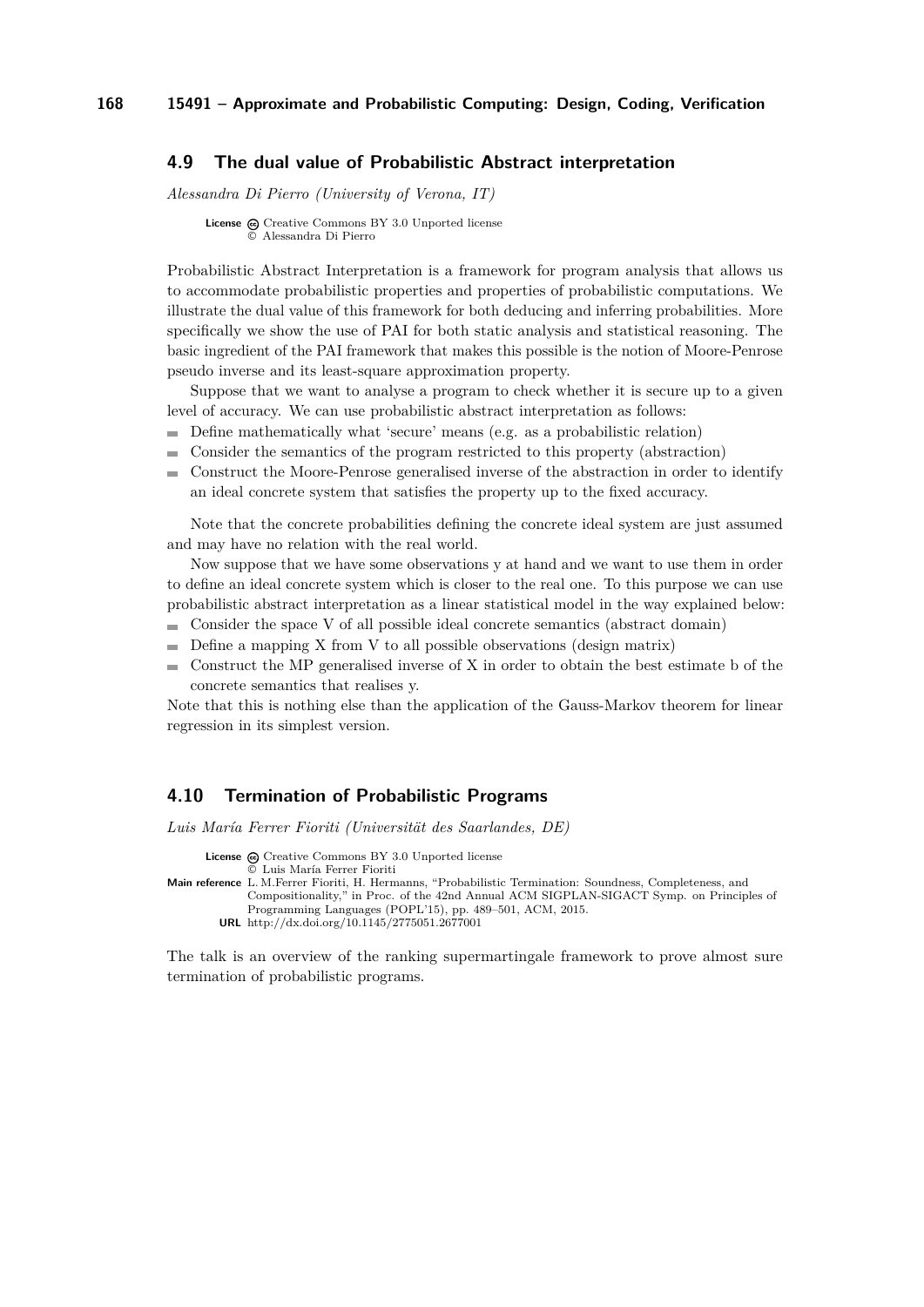### <span id="page-18-0"></span>**4.11 Quality-Energy Aware System Design**

*Andreas Gerstlauer (University of Texas – Austin, US)*

**License**  $\odot$  [Creative Commons BY 3.0 Unported](http://creativecommons.org/licenses/by/3.0/) license © [Andreas Gerstlauer](#page-18-0) **URL** <http://www.ece.utexas.edu/~gerstl/research.html#approximate>

Approximate computing has emerged as a novel paradigm for achieving significant energy savings by trading off computational precision and accuracy in inherently error-tolerant applications. This introduces a new notion of quality as design parameter. Such approaches will only be successful, however, if quality can be guaranteed and design spaces can be efficiently explored. While ad-hoc solutions have been explored, systematic approaches are lacking. We have been investigating such quality-energy aware system design. At the hardware level, design strategies for synthesis of approximate arithmetic and logic circuits, including adders and multipliers demonstrate existence of a large design space of Paretooptimal solutions. Such building blocks in turn form the basis for high-level synthesis of hardware and software into approximate datapaths of custom or programmable processors under a range of statistical quality constraints. Finally, at the system level, we envision a key question to be how to address the problem of quality-energy aware mapping and scheduling of application tasks onto general, quality-configurable system platforms.

### <span id="page-18-1"></span>**4.12 Probabilistic Programming Process Algebra**

*Jane Hillston (University of Edinburgh, GB)*

License  $\odot$  [Creative Commons BY 3.0 Unported](http://creativecommons.org/licenses/by/3.0/) license © [Jane Hillston](#page-18-1) **Joint work of** Hillston, Jane; Georgoulas, Anastasis; Sanguinetti, Guido **Main reference** [A. Georgoulas, J. Hillston, D. Milios, G. Sanguinetti, "Probabilistic Programming Process](http://dx.doi.org/10.1007/978-3-319-10696-0_21) [Algebra," in Proc. of the 11th Int'l Conf. on Quantitative Evaluation of Systems \(QEST'14\),](http://dx.doi.org/10.1007/978-3-319-10696-0_21) [LNCS, Vol. 8657, pp. 249–264, Springer, 2014.](http://dx.doi.org/10.1007/978-3-319-10696-0_21) **URL** [http://dx.doi.org/10.1007/978-3-319-10696-0\\_21](http://dx.doi.org/10.1007/978-3-319-10696-0_21)

Formal modelling languages such as process algebras are effective tools in computational biological modelling. However, handling data and uncertainty in these representations in a statistically meaningful way is an open problem, limiting their usefulness in many real biological applications. In contrast, the machine learning community have recently proposed probabilistic programming as a way of expressing probabilistic models in a language which incorporates distributions and observations, and offers automated inference to update the likely distribution over values given the observations.

I will present work which seeks to combine these approaches allowing formal mechanistic models which encompass uncertainty, observations and inference.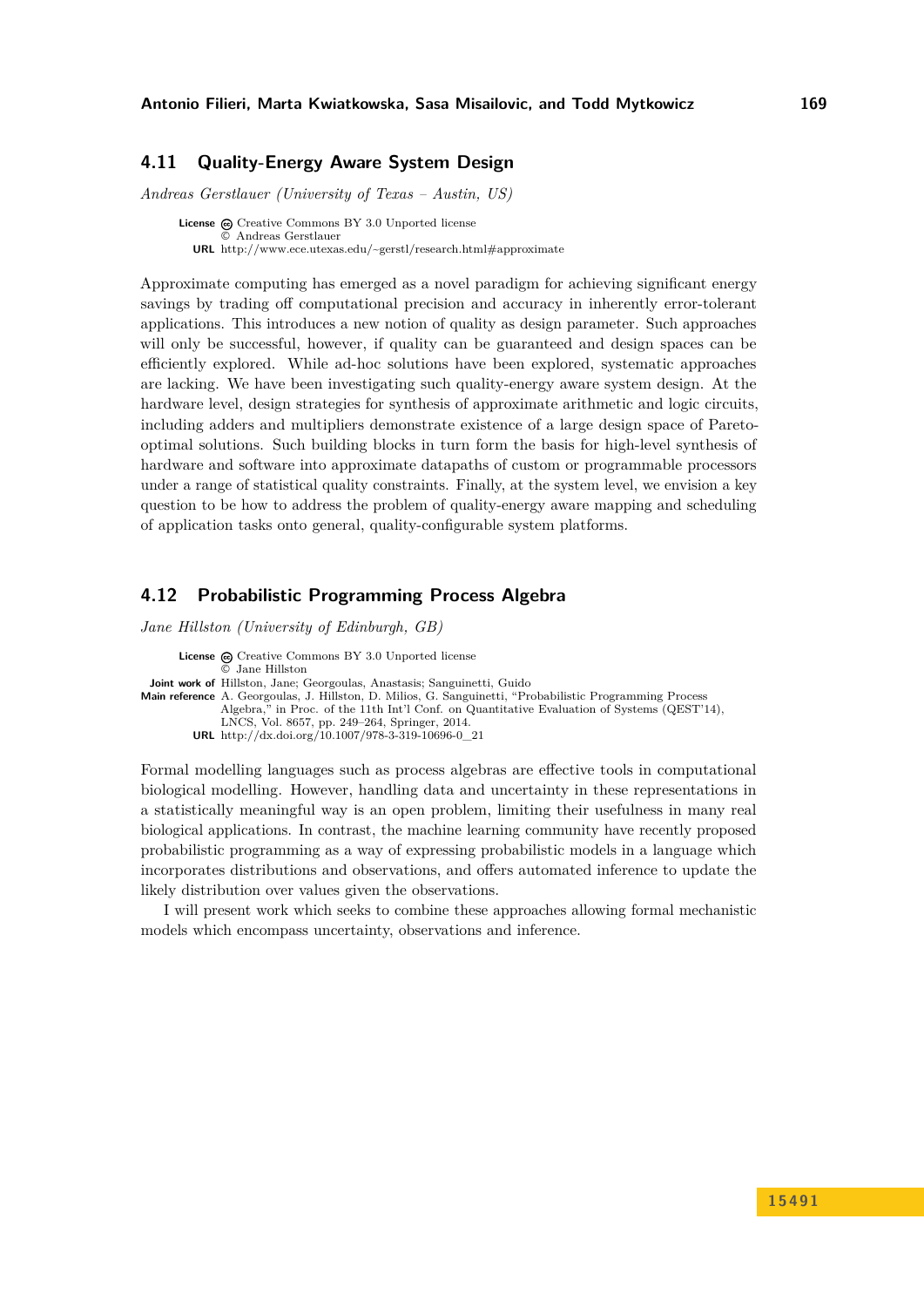### <span id="page-19-0"></span>**4.13 On Quantification of Accuracy Loss in Approximate Computing**

*Ulya R. Karpuzcu (University of Minnesota – Minneapolis, US)*

**License**  $\odot$  [Creative Commons BY 3.0 Unported](http://creativecommons.org/licenses/by/3.0/) license © [Ulya R. Karpuzcu](#page-19-0)

Emerging applications such as  $R$ (ecognition),  $M$ (ining), and  $S$ (vnthesis) suit themselves well to approximate computing due to their intrinsic noise tolerance. RMS applications process massive, yet noisy and redundant data by probabilistic, often iterative, algorithms. Usually the solution space has many more elements than one, rendering a range of application outputs valid, as opposed to a single golden value. A critical step in translating this intrinsic noise tolerance to energy efficiency is quantification of approximation-induced accuracy loss using application-specific metrics. This article covers pitfalls and fallacies in the development and deployment of accuracy metrics.

### <span id="page-19-1"></span>**4.14 Understanding and Analysing Probabilistic Programs**

*Joost-Pieter Katoen (RWTH Aachen, DE)*

License  $\textcircled{c}$  [Creative Commons BY 3.0 Unported](http://creativecommons.org/licenses/by/3.0/) license © [Joost-Pieter Katoen](#page-19-1)

We develop program analysis techniques, based on static program analysis, deductive verification, and model checking, to make probabilistic programming more reliable, i.e., less buggy. Starting from a profound understanding from the intricate semantics of probabilistic programs (including features such as observations, possibly diverging loops, continuous variables, non-determinism, as well as unbounded recursion), we study fundamental problems such as checking program equivalence, loop-invariant synthesis, almost-sure termination, and pre- and postcondition reasoning. The aim is to study the computational hardness of these problems as well as to develop (semi-) algorithms and accompanying tool-support. The ultimate goal is to provide lightweight automated means to the probabilistic programmer so as check elementary program properties.

### <span id="page-19-2"></span>**4.15 Computing Reliably with Molecular Walkers**

*Marta Kwiatkowska (University of Oxford, GB)*

License  $\textcircled{c}$  [Creative Commons BY 3.0 Unported](http://creativecommons.org/licenses/by/3.0/) license © [Marta Kwiatkowska](#page-19-2) **Main reference** [F. Dannenberg, M. Kwiatkowska, C. Thachuk, A. J. Turberfiled, "DNA walker circuits:](http://dx.doi.org/10.1007/s11047-014-9426-9) [computational potential, design, and verification," Natural Computing, 14\(2\):195–211, 2015;](http://dx.doi.org/10.1007/s11047-014-9426-9) [pre-print available from project repository.](http://dx.doi.org/10.1007/s11047-014-9426-9) **URL** <http://dx.doi.org/10.1007/s11047-014-9426-9> **URL** <http://www.veriware.org/bibitem.php?key=DKTT15>

DNA computing is emerging as a versatile technology that promises a vast range of applications, including biosensing, drug delivery and synthetic biology. DNA logic circuits can be achieved in solution using strand displacement reactions, or by decision-making molecular robots-so called 'walkers'-that traverse tracks placed on DNA 'origami' tiles. Similarly to conventional silicon technologies, ensuring fault-free DNA circuit designs is challenging, with the difficulty compounded by the inherent unreliability of the DNA technology and lack of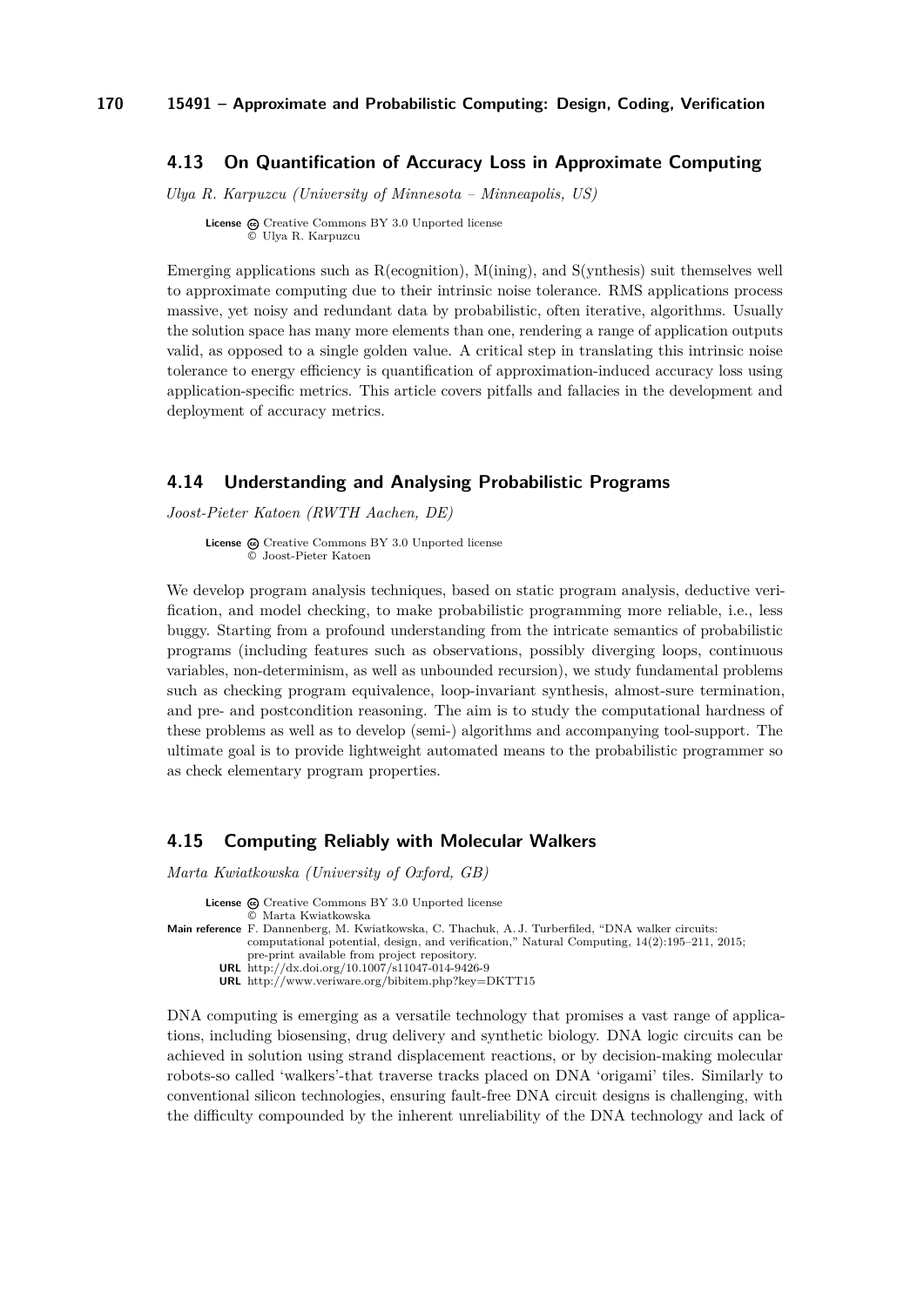scientific understanding. This lecture will give an overview of computational models that capture DNA walker computation and demonstrate the role of quantitative verification and synthesis in ensuring the reliability of such systems. Future research challenges will also be discussed.

### <span id="page-20-0"></span>**4.16 Approximate counting for SMT**

*Rupak Majumdar (MPI-SWS – Kaiserslautern, DE)*

**License**  $\textcircled{e}$  [Creative Commons BY 3.0 Unported](http://creativecommons.org/licenses/by/3.0/) license © [Rupak Majumdar](#page-20-0)

*]*SMT, or model counting for logical theories, is a well-known hard problem that generalizes such tasks as counting the number of satisfying assignments to a Boolean formula and computing the volume of a polytope. In the realm of satisfiability modulo theories (SMT) there is a growing need for model counting solvers, coming from several application domains (quantitative information flow, static analysis of probabilistic programs). We show a reduction from an approximate version of *]*SMT to SMT.

We focus on the theories of integer arithmetic and linear real arithmetic. We propose model counting algorithms that provide approximate solutions with formal bounds on the approximation error. They run in polynomial time and make a polynomial number of queries to the SMT solver for the underlying theory. We show an application of *]*SMT to the value problem for a model of loop-free probabilistic programs with nondeterminism.

### <span id="page-20-1"></span>**4.17 Smoothed Model Checking: A Machine Learning Approach to Probabilistic Model Checking under Uncertainty**

*Dimitrios Milios (University of Edinburgh, GB)*

**License**  $\textcircled{c}$  [Creative Commons BY 3.0 Unported](http://creativecommons.org/licenses/by/3.0/) license © [Dimitrios Milios](#page-20-1)

Probabilistic model checking can provide valuable insights on the properties of stochastic systems. In many application fields however, it is not always possible to accurately identify some of the parameters of the model in question. It is therefore desirable to be able to perform model checking in presence of uncertainty. We show that the satisfaction probability of a temporal logic formula is a smooth function of the model parameters. This smoothness property enables us to construct an analytical approximation of the satisfaction function by using a well-established machine learning framework for approximating smooth functions. Extensive experiments on non-trivial case studies show that the approach is accurate and several orders of magnitude faster than naive parameter exploration with standard statistical model checking methods.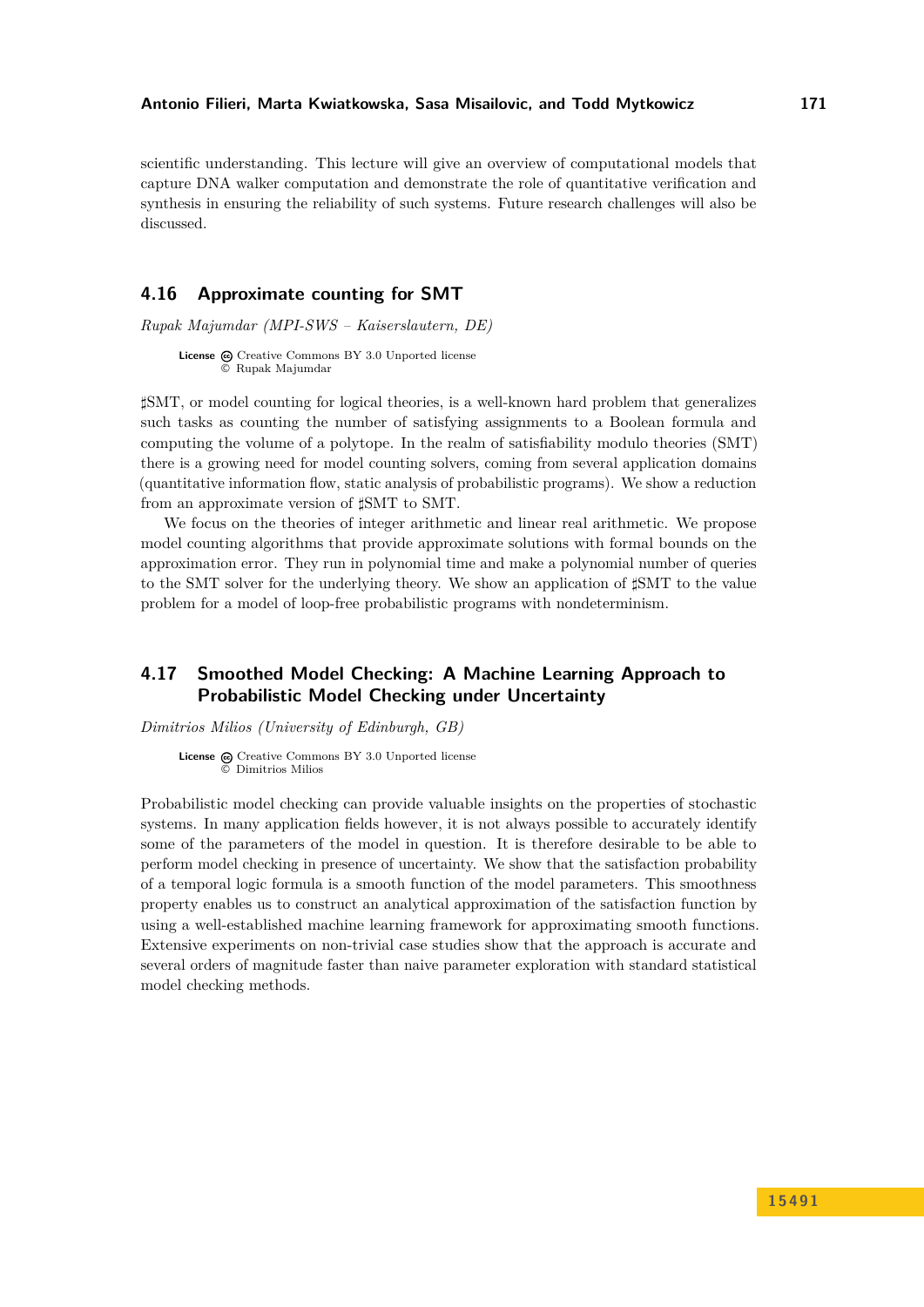### <span id="page-21-0"></span>**4.18 Accuracy-Aware Compiler Optimizations**

*Sasa Misailovic (MIT – Cambridge, US)*

**License**  $\odot$  [Creative Commons BY 3.0 Unported](http://creativecommons.org/licenses/by/3.0/) license © [Sasa Misailovic](#page-21-0) **Joint work of** Martin Rinard, Michael Carbin, Hank Hoffmann, Stelios Sidiroglou, Sara Achour, Zichao Qi, and Sasa Misailovic

Many modern applications (such as multimedia processing, machine learning, and big-data analytics) exhibit a natural tradeoff between the accuracy of the results they produce and the application's execution time or energy consumption. These applications allow us to investigate new, more aggressive optimization approaches.

I present a novel approximate optimization framework based on accuracy-aware program transformations. These transformations trade accuracy in return for improved performance, energy efficiency, and/or resilience. The optimization framework includes program analyses that characterize the accuracy of transformed programs and search techniques that navigate the tradeoff space induced by transformations to find approximate programs with profitable tradeoffs. I will present how we can use this accuracy-aware optimization framework to 1) automatically generate approximate programs with significantly improved performance and acceptable accuracy, and 2) automatically generate approximate functions that maximize energy savings when executed on approximate hardware platforms, while ensuring that the generated functions satisfy the developer's accuracy specifications.

### <span id="page-21-1"></span>**4.19 Intuitors, Computers and Validators: Towards Effective Decision-Making Systems**

*Ravi Nair (IBM TJ Watson Research Center – Yorktown Heights, US)*

License  $\bigcirc$  [Creative Commons BY 3.0 Unported](http://creativecommons.org/licenses/by/3.0/) license © [Ravi Nair](#page-21-1)

Traditional computer systems are designed for applications such as transaction processing and physical simulations, largely using systematic algorithms with reliable computation and data movement. Machines are increasingly being asked to produce actionable results to large scale problems for which neither the data nor the available contextual information is 100% reliable. Approximate computing has been making significant headway towards better resource utilization for such new workloads, but the machines executing them still largely maintain the logical and deliberate nature of computer systems designed for traditional workloads. In several respects, today's computers are analogous to the slow, logical, and deliberate System 2 mode of human thought as described in the Nobel Laureate, Daniel Kahneman's book, "Thinking, Fast and Slow." We postulate that Kahneman's System 1 mode of thought, characterized by fast, intuitive, and energy-efficient decision making, suggests a new type of machine for new workloads, which we call an intuitor, which is different from a traditional computer. The incorporation of a validator which monitors the validity of the decision produced by an intuitor, allows the system to tolerate extreme forms of approximation, employing new types of devices and non-traditional architectures, in the design of intuitors. This talk will outline the symbiotic role of intuitors, computers, and validators in future decision-making systems.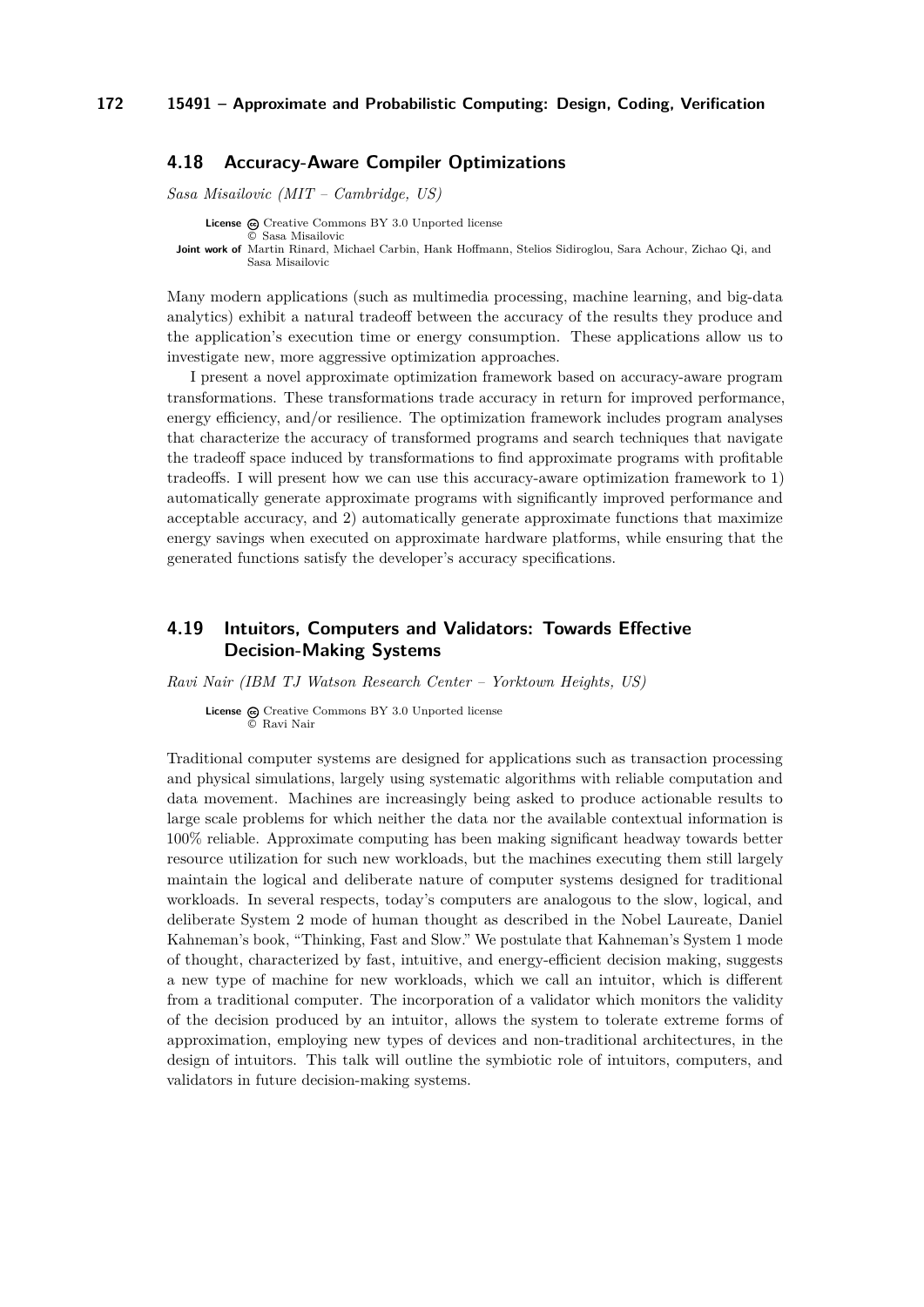### <span id="page-22-0"></span>**4.20 Error Resilient Systems and Approximate Computing: Conjoined Twins Separated at Birth**

*Karthik Pattabiraman (University of British Columbia – Vancouver, CA)*

**License**  $\textcircled{c}$  [Creative Commons BY 3.0 Unported](http://creativecommons.org/licenses/by/3.0/) license

© [Karthik Pattabiraman](#page-22-0)

**Main reference** [A. Thomas, K. Pattabiraman, "Error detector placement for soft computation," in Proc. of the](http://dx.doi.org/10.1109/DSN.2013.6575353) [43rd Annual IEEE/IFIP Int'l Conf. on Dependable Systems and Networks \(DSN\), pp. 1–12, IEEE,](http://dx.doi.org/10.1109/DSN.2013.6575353) [2013.](http://dx.doi.org/10.1109/DSN.2013.6575353) **URL** <http://dx.doi.org/10.1109/DSN.2013.6575353>

The fields of approximate computing and error resilient systems have evolved independently, though they have a shared origin, namely how to ensure correctness in the presence of hardware faults ? In this talk, I will examine the similarities and differences between the two fields and how we can learn from each other. I will also present an example of a system that my students and I have worked on that attempts to bridge the gap between the two areas. I will conclude by presenting future challenges and opportunities in this area.

### <span id="page-22-1"></span>**4.21 ACCEPT: We Built an Open-Source Approximation Compiler Framework So You Don't Have To**

*Adrian Sampson (University of Washington – Seattle, US)*

License  $\bigcirc$  [Creative Commons BY 3.0 Unported](http://creativecommons.org/licenses/by/3.0/) license © [Adrian Sampson](#page-22-1) **Main reference** [A. Sampson, "Probabilistic Programming," Lecture notes, 2015.](http://adriansampson.net/notes/5d3mpq5r6ab0/) **URL** <http://adriansampson.net/notes/5d3mpq5r6ab0/> **Main reference** [ACCEPT – An Approximate Compiler, Documentation.](http://accept.rocks/) **URL** <http://accept.rocks/>

Building and evaluating a new technique for approximate computing involves a lot of boring infrastructure work that can be far afield from the core of your work. You need a program annotation system to choose what to approximate, and you will want help writing annotations. You will want to tune each benchmark to take the best advantage of your new technique, and you will need to evaluate the final results on new inputs. If your technique works at a coarse grain, like a hardware accelerator does, you will need to search for large approximate regions to maximize the technique's effectiveness.

If every researcher continues to plod through these same steps independently, the community will waste a tragic amount of time in aggregate. As a fledgling research community, we need to collaborate on common infrastructure to build momentum in the field.

ACCEPT, the Approximate C Compiler for Energy and Performance Trade-offs, is an open-source framework that includes all the boring parts of building and evaluating an approximation technique. It has an annotation system, compiler feedback for the programmer, region inference, an auto-tuner, and Pareto frontier evaluation output. It comes with a suite of C and C++ benchmarks ready to run through the system. The source and documentation for ACCEPT are available now at http://accept.rocks/.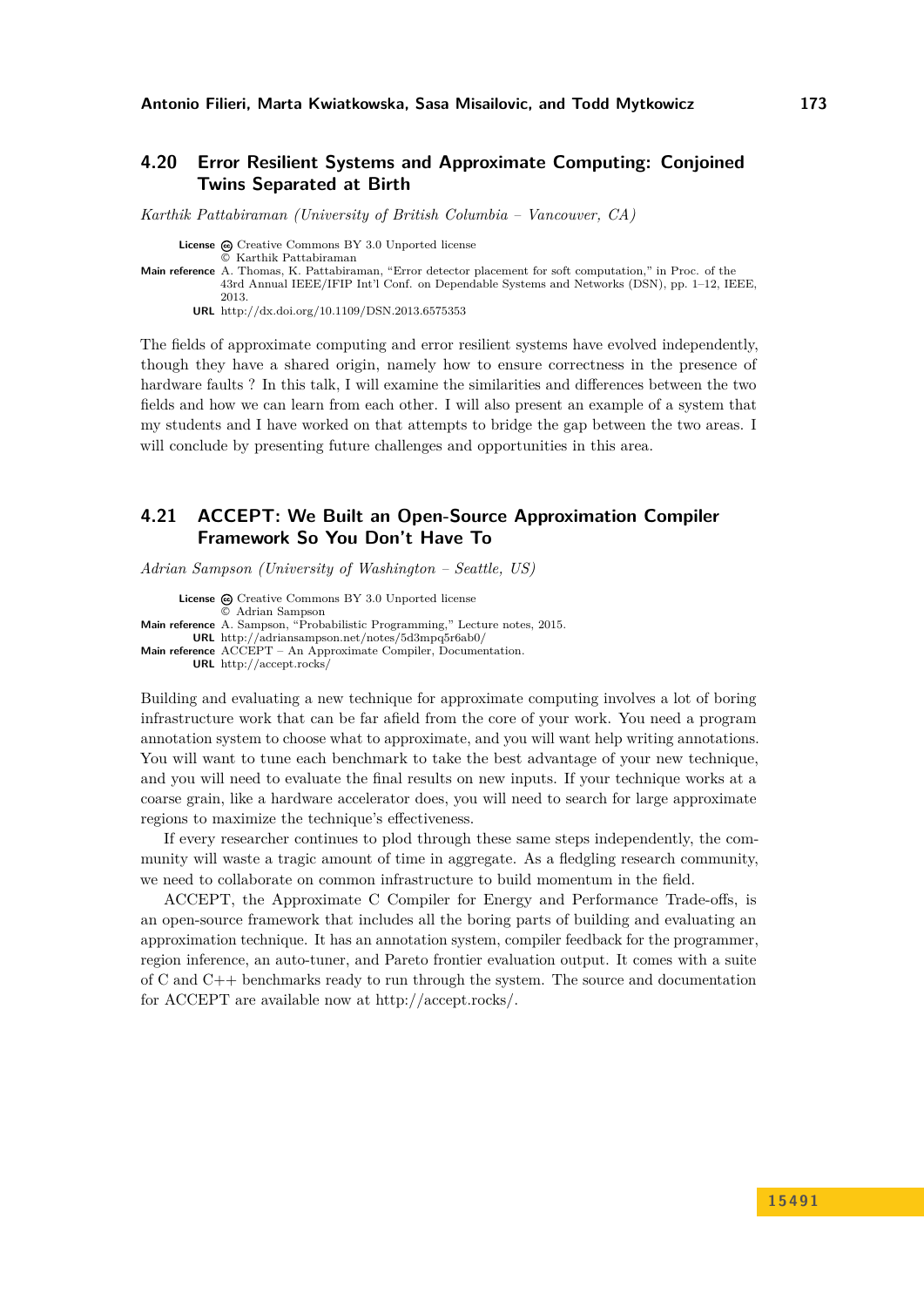### <span id="page-23-0"></span>**4.22 Approximate Storage**

*Karin Strauss (Microsoft Corporation – Redmond, US)*

**License**  $\odot$  [Creative Commons BY 3.0 Unported](http://creativecommons.org/licenses/by/3.0/) license

- © [Karin Strauss](#page-23-0)
- **Joint work of** Sampson, Adrian; Guo, Qing; Nelson, Jacob; Strauss, Karin; Ceze, Luis; Malvar, Henrique
- **Main reference** [A. Sampson, J. Nelsen, K. Strauss, L. Ceze, "Approximate Storage," in Proc. of the 46th Annual](http://dx.doi.org/10.1145/2540708.2540712) [IEEE/ACM Int'l Symp. on Microarchitecture, pp. 25–36, ACM, 2013; pre-print available from](http://dx.doi.org/10.1145/2540708.2540712) [company's repository.](http://dx.doi.org/10.1145/2540708.2540712)
	- **URL** <http://dx.doi.org/10.1145/2540708.2540712>
	- **URL** <http://research.microsoft.com/apps/pubs/default.aspx?id=207379>
- **Main reference** [Q. Guo, K. Strauss, L. Ceze, R. Malvar, "High-Density Image Storage Using Approximate Memory](http://research.microsoft.com/apps/pubs/default.aspx?id=258662) [Cells," to appear in Proc. of the 21th ACM Int'l Conf. on Architectural Support for Programming](http://research.microsoft.com/apps/pubs/default.aspx?id=258662) [Languages and Operating Systems \(ASPLOS'16\); pre-print available from company's repository.](http://research.microsoft.com/apps/pubs/default.aspx?id=258662) **URL** <http://research.microsoft.com/apps/pubs/default.aspx?id=258662>

In this talk, I will present the concept of approximate storage. Certain applications have inherent levels of noise and imprecision in them, yet memories still provide very high fidelity storage. However, scaling these memories to higher density is ever more challenging, and relaxing high fidelity requirements for tolerant applications may come to the rescue. I will show how to do this in a disciplined manner and report on the benefits of such approach. I will then describe our experience with storing images in approximate storage. If done naively, the quality degradation can be unacceptable. I will present an algorithm that takes importance of encoded bits on output quality into account during the encoding process to appropriately leverage approximate storage. It requires a small modification to an existing algorithm, yet it reduces quality degradation to practically imperceptible levels.

### <span id="page-23-1"></span>**4.23 DNA Storage**

*Karin Strauss (Microsoft Corporation – Redmond, US)*

License @ [Creative Commons BY 3.0 Unported](http://creativecommons.org/licenses/by/3.0/) license

© [Karin Strauss](#page-23-1)

**Joint work of** Bornholt, James; Lopez, Randolph; Carmean, Douglas M.; Ceze, Luis; Seelig, Georg; Strauss, Karin **Main reference** [J. Bornholt, R. Lopez, D. M. Carmean, L. Ceze, G. Seelig, K. Strauss, "A DNA-Based Archival](http://research.microsoft.com/apps/pubs/default.aspx?id=258661) [Storage System," to appear in Proc. of the 21th ACM Int'l Conf. on Architectural Support for](http://research.microsoft.com/apps/pubs/default.aspx?id=258661) [Programming Languages and Operating Systems \(ASPLOS'16\); pre-print available from company's](http://research.microsoft.com/apps/pubs/default.aspx?id=258661) [repository.](http://research.microsoft.com/apps/pubs/default.aspx?id=258661)

**URL** <http://research.microsoft.com/apps/pubs/default.aspx?id=258661>

In this talk, I will describe our project on using a DNA substrate to store digital data. DNA is dense, can be made very durable, and is easy to manipulate. I will explain how data can be stored in DNA, its advantages and challenges, and how to address some of these challenges. In specific, I will provide an overview of how to implement random access by leveraging existing protocols very common in life sciences research, and one way to encode digital data in DNA to improve its reliability while keeping overheads low.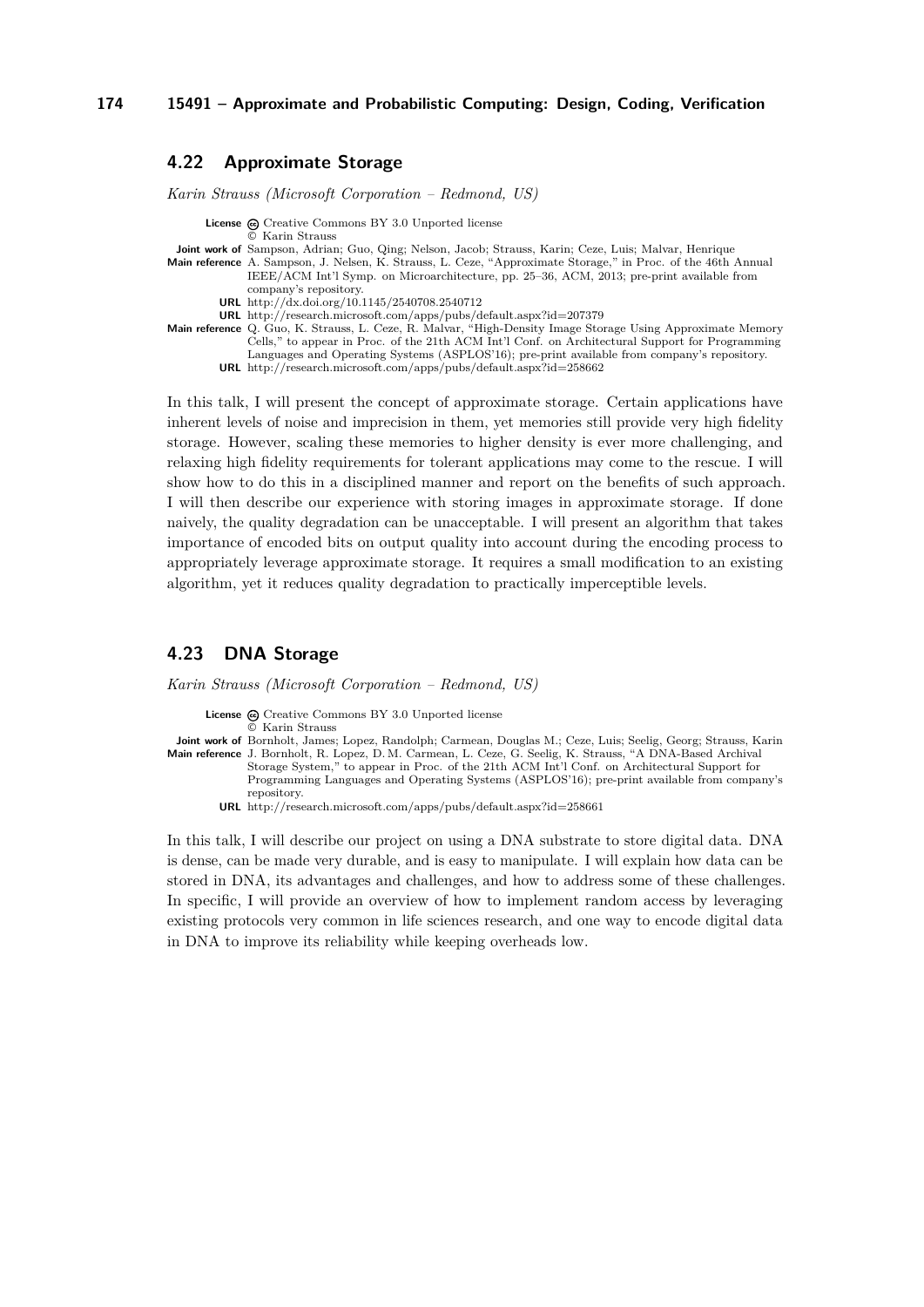### <span id="page-24-0"></span>**4.24 Quantifying Program Differences**

*Willem Visser (Stellenbosch University – Matieland, ZA)*

**License**  $\odot$  [Creative Commons BY 3.0 Unported](http://creativecommons.org/licenses/by/3.0/) license © [Willem Visser](#page-24-0)

We will show to calculate the difference between two programs using Probabilistic Symbolic Execution. More specifically we will show that one can count the number of solutions to a path condition during symbolic execution and use this to calculate the percentage of inputs on which two programs give different outputs. A brief example will be given of how this work to analyse program mutations.

### <span id="page-24-1"></span>**4.25 On a Framework for Quantitative Program Synthesis**

*Herbert Wiklicky (Imperial College London, GB)*

License  $\textcircled{c}$  [Creative Commons BY 3.0 Unported](http://creativecommons.org/licenses/by/3.0/) license © [Herbert Wiklicky](#page-24-1) **Main reference** [H. Wiklicky, "Program Synthesis and Linear Operator Semantics," in Proc. of the 3rd Workshop](http://dx.doi.org/10.4204/EPTCS.157.6) [on Synthesis \(SYNTH'14\), EPTCS, Vol. 157, pp. 17-33, 2014.](http://dx.doi.org/10.4204/EPTCS.157.6) **URL** <http://dx.doi.org/10.4204/EPTCS.157.6>

Arguably most work on the problem of program synthesis is based on various models based in discrete structures, e.g. related to model checking, game theoretic models, combinatorial optimisation, etc. In this talk we aim in recasting program synthesis as a non-linear, continuous optimisation problem. This allows among other things for a smoother integration of non-functional constraints. Initial experiments demonstrate that, maybe surprisingly, it is possible to avoid algebraic reasoning for algebraic problems and replace it entirely by continuous optimisation constraints.

### <span id="page-24-2"></span>**5 Achievements of this Seminar**

Participants attending the seminar represented all four themes of the seminar. The program consisted of (1) tutorials, which introduced each of the main areas to all of the participants on the first day of the seminar, (2) 15-minute individual talks, which presented current research of the participants during the remaining days, (3) breakout sessions, during which the participants had an opportunity to discuss in more details specific points of interest, and (4) a panel, which discussed the main challenges and interactions between the areas.

**Relations between the Areas.** The participants identified probability and probabilistic reasoning as the underlying basis of all four areas. Figure [1](#page-25-0) presents the main interactions between the areas<sup>[1](#page-24-3)</sup>. For instance, some of the existing and anticipated interactions include:

 $\blacksquare$  Probabilistic model checking, with its ability to establish whether a desired property of a probabilistic system holds, can be used to (1) verify the properties of approximate hardware and software systems against the formal specifications of their desired behavior, and (2) verify probabilistic assertions in probabilistic programs. In addition, probabilistic

<span id="page-24-3"></span><sup>1</sup> Figure [1](#page-25-0) was compiled by Luis Ceze.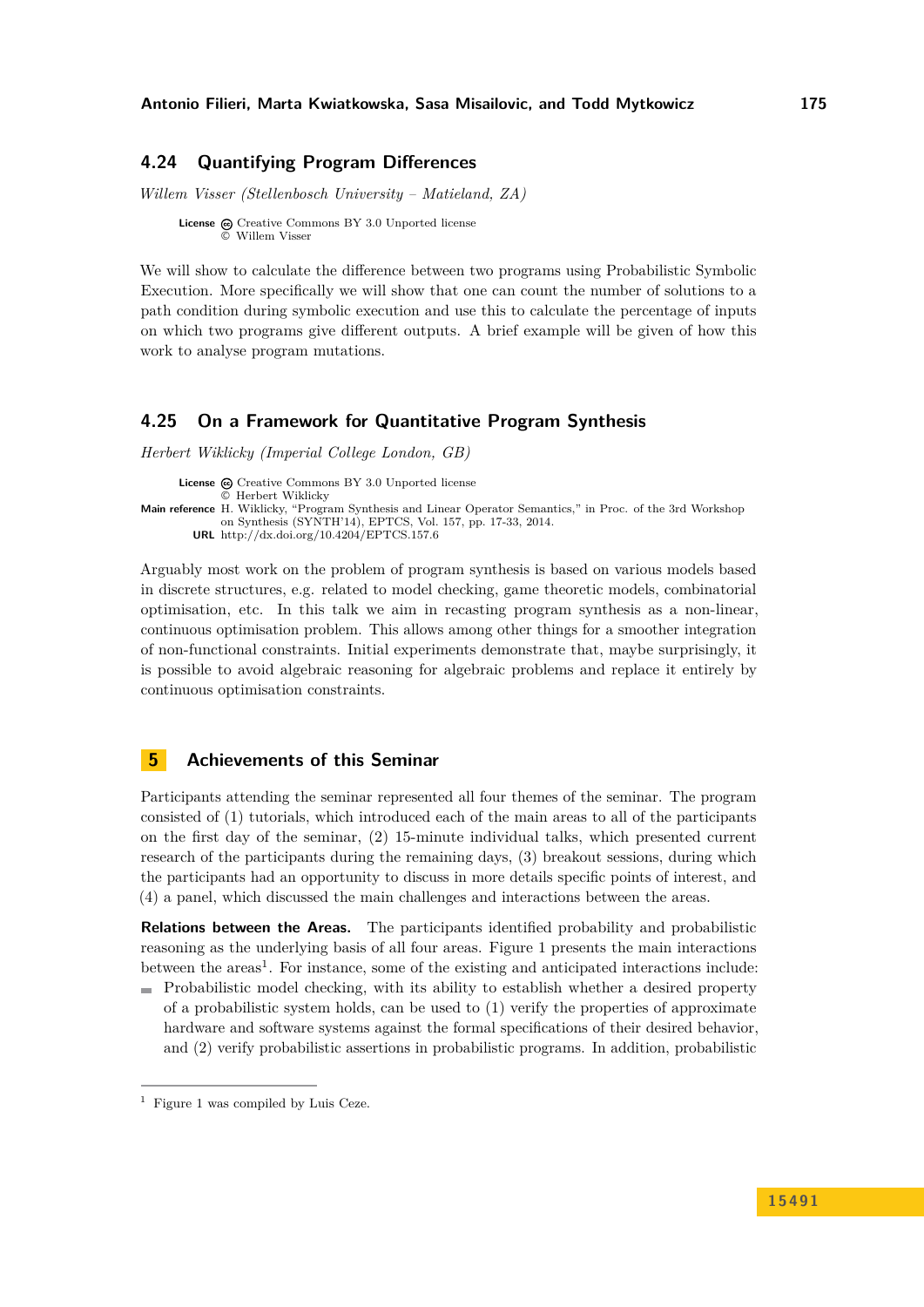<span id="page-25-0"></span>

**Figure 1** The main identified interactions among the areas.

model checking techniques based on dynamic programming have the flavor of any-time computation, and naturally lend themselves to approximate computation.

- Quantitative program analysis, such as probabilistic symbolic execution, can be used to (1) help find bugs and analyze properties of approximate software, which often implements randomized and/or probabilistic algorithms, and (2) improve testing of probabilistic inference engines and provide alternative strategies for computing results for some classes of probabilistic inference problems.
- Probabilistic programming, with its ability to represent complicated probabilistic models as computer programs and automate inference, can, in principle, represent a basis for specifying rich models of approximate software and hardware systems and enable Bayesian reasoning about the properties and self-adaptability of such systems.
- Approximate computing, with its ability to find efficient architecture and system level approximations for many emerging application domains, including probabilistic inference, has the potential to speed up various common inference tasks in probabilistic computing. But as it requires qualitative assurance of accuracy, it represents a potentially fruitful domain for applying systematic probabilistic reasoning studied in the remaining three areas, and thus creating novel expressive, precise, and scalable program/system analyses.

**Open Research Questions.** During the individual talks and the breakout sessions the participants identified and discussed many open research challenges and potentially fruitful directions, including the following:

- $\blacksquare$  A key challenge for applying probabilistic reasoning to analyze approximate hardware is precise-enough modeling of the underlying phenomena that lead to approximate and/or unreliable results produced by a device. To that end, future research includes (1) selecting an appropriate levels of abstraction for a variety of hardware models and sources of result inaccuracy and (2) exposing inaccuracy and unreliability via appropriate specifications to the software level of the computing stack are open research problems. The approximate computing community, along with researchers from probabilistic programming, probabilistic model checking, and probabilistic verification, all need to develop a cogent specification of what it means to be approximate.
- Specifying and checking quality of approximate programs can be more systematized. m. Further work on benchmark suites for approximate computing – including specifications of representative inputs, quality metrics, and acceptable tolerance – can improve design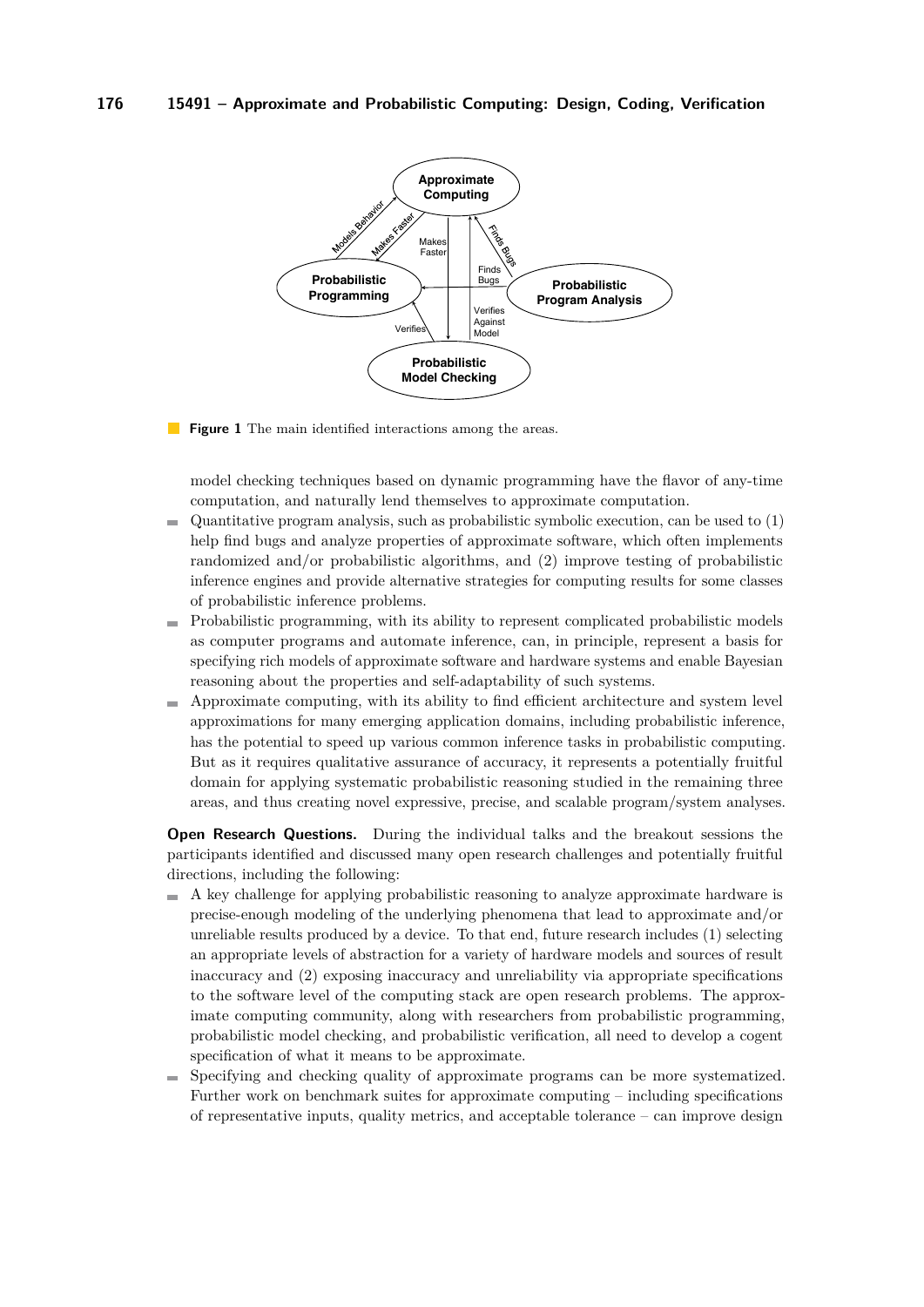of future approximation and optimization techniques, and provide researchers from other areas with representative programs for testing their analyses. Furthermore, the development of domain-agnostic, standardized quality measures to push the interoperability of approximate computing applications.

- Understanding quality requirements of approximate subcomputations and code-level  $\blacksquare$ specifications, such as the frequency and/or magnitude of the errors of approximate subcomputations, can lead to new numerical analysis approaches that take advantage of system-level approximations, while providing theoretical guarantees for the behavior (for instance convergence) of the full algorithm.
- Some software is inherently resilient. For example, many numerical methods (e.g., iterative methods to learn a linear model) are naturally robust to noise. These algorithms offer a special playground for approximate hardware: if their robustness is sufficient to deal with the weak, non deterministic guarantees of an approximate hardware, the latter can be used for a faster and cheaper execution; otherwise the program can fall back to non-approximate hardware. Identifying for which algorithm this pattern can be fruitfully applied can drive a new generation of numerical libraries and pave the way to the definition of design guidelines for extending the approach to other classes of algorithms.
- *Thinking, Fast and Slow* is a best-selling book by Daniel Kahneman which posits humans  $\mathbf{r}$ use two high level modes of thought: "*system 1* ", which is a fast and instinctive judgement and "*system 2*", which is computationally demanding and logical. This insight has been discussed in the context of approximate computing, where a cheap, fast to compute *system 1* approximate solution may be enhanced with a quantified confidence measure; the lack of a sufficient confidence on *system 1* results may trigger the use of a more deliberate, expensive, and proof-based *system 2*, which can provide more accurate results and reasons about whether the model uses by *system 1* is sufficient. This two-level pattern for building approximate systems seems promising for a variety of applications.
- $\overline{a}$ Developing verification and abstraction techniques for probabilistic programs is a critical issue. The specification of probabilistic programs, as well as the meaning of correctness in this quantitative domain, have no generally accepted formalization. The semantics of simplified languages (e.g., constraining the input domain or the language operations) has been successfully abstracted into established stochastic models, such as Markov chains or Bayesian networks, inheriting the corpus of techniques developed in that area. However, the abstraction of more complex language constructs is still an open challenge. Furthermore, the generalization of recent results on probabilistic termination have to be investigated for complex probabilistic programming languages.
- Probabilistic programming and probabilistic program analysis share the development of a core of inference techniques. During the seminar, some inference problem arising from probabilistic programming have been efficiently solved using solution space quantification techniques from quantitative program analysis. However, the expressiveness of probabilistic programming goes beyond the current capabilities of quantitative program analysis, pushing for the study of new and more efficient solution space quantification techniques.
- Quantitative information about a program execution can inform program synthesis and repair approaches. Their usage at compiler level can be the basis of program optimization tailored to specific usage profiles. At the application level, quantitative information may guide the developer in representing the impact different code blocks have on the satisfaction of a program requirements, guiding debugging and prioritizing code refinements.

**Case Studies.** The seminar participants discussed various applications that can be used as inspiration for new research ideas that span multiple areas, in addition to classical application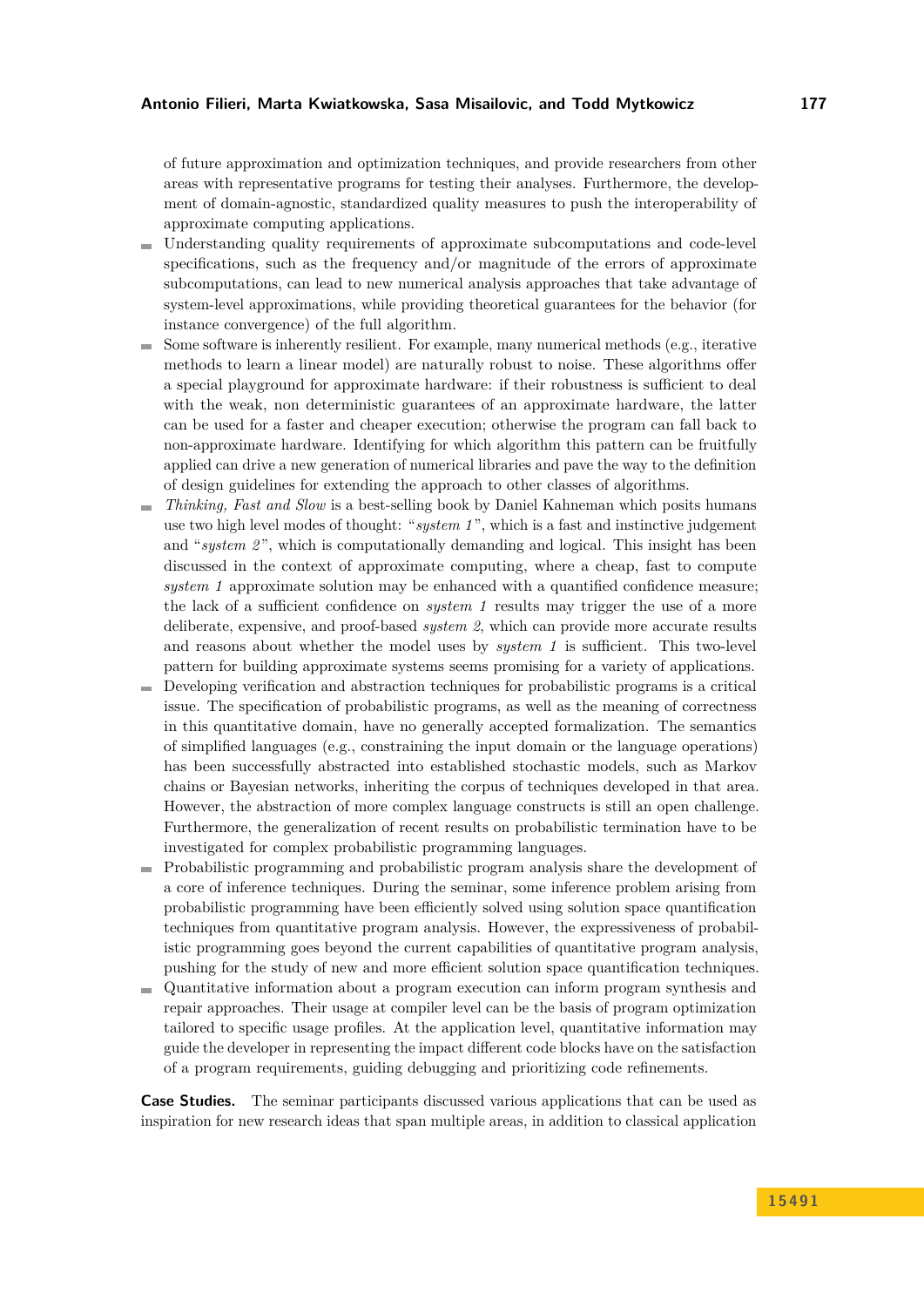domains previously discussed in the literature. Two new emerging applications that span the spectrum include *self-driving cars* (investigated by several car manufacturers) and *mobile personal assistant programs* (such as Apple Siri, Google Now, and Microsoft Cortana). Both of these applications are characterized by uncertain data (e.g., coming from sensors) and environment (e.g., physical properties of the hardware), and their operation is routinely affected by human interaction.

However, the approaches for developing these applications have different objectives and different complementary expertise of the designers. Self-driving cars require strict certification, which in most cases includes formal verification of various timing and safety properties of the car components. Probabilistic verification, analysis, and control under uncertainty can, in principle, provide required guarantees that these properties hold. For this example, system-level approximations have the potential to help meet timing deadlines, but they need to be rigorously modeled and controlled.

In contrast, the tasks of personal assistant programs, which extract information and provide recommendations/opinions to the user, are considered best-effort computations. These applications typically perform natural language processing, probabilistic inference, and learning, for which guarantees of desirable program properties are welcome, they are typically not required for an end-to-end result quality. Personal assistant programs running on mobile devices therefore have more freedom to select the type and level of approximation, especially using new configurable approximate hardware components that give promise to significantly increase battery life.

**Conclusion.** The main objective of this seminar has been to discuss approaches to model and enable programs to seamlessly operate on uncertain data and computations. It has brought together academic and industrial researchers from the areas of probabilistic model checking, quantitative software analysis, probabilistic programming, and approximate computing. The discussion, enriched by the heterogeneity of the participants' perspectives, allowed the identification of several intersections among the interests of the four areas and a variety or research challenges that span across their boundaries. We anticipate that these together will contribute to the definition of the shared agenda among the four research communities.